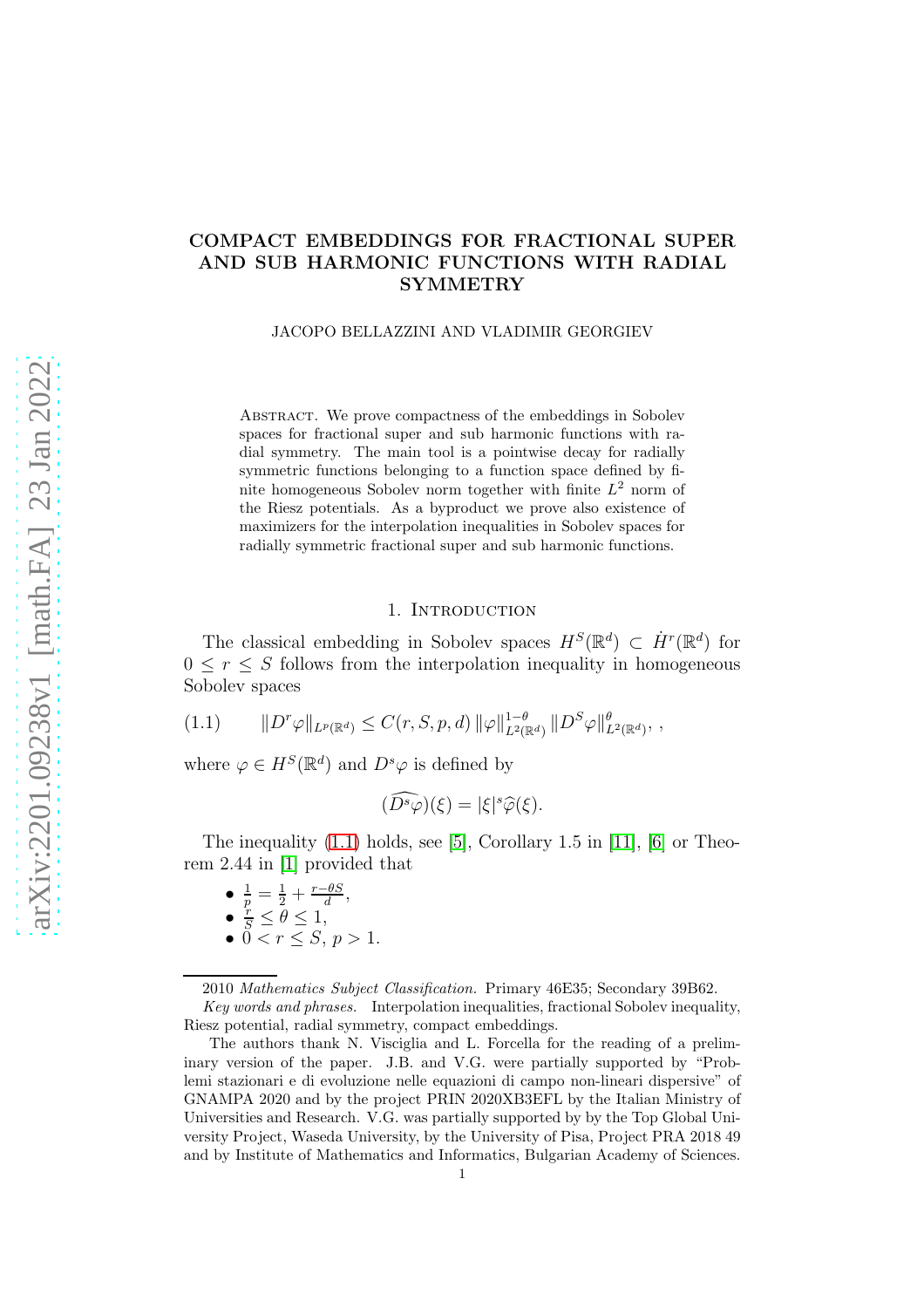We notice that at the endpoint case  $p = 2$ , corresponding to  $\theta = \frac{r}{5}$  $\frac{r}{S}$ we have  $(1.2)$ 

<span id="page-1-0"></span>
$$
||D^r\varphi||_{L^2(\mathbb{R}^d)} \leq C(r, S, 2, d) ||\varphi||_{L^2(\mathbb{R}^d)}^{1-\frac{r}{S}} ||D^S\varphi||_{L^2(\mathbb{R}^d)}^{\frac{r}{S}}, \qquad \forall \varphi \in H^S(\mathbb{R}^d),
$$

and hence the embedding  $H^S \subset \dot{H}^r$  for  $0 \le r \le S$  is just a consequence of [\(1.2\)](#page-1-0). If we look at the endpoint cases  $\theta = \frac{r}{s}$  $\frac{r}{S}$  and  $\theta = 1$  in [\(1.1\)](#page-0-0) we obtain that the range of exponents  $p$  without any symmetry and positivity assumption fulfills

(1.3) 
$$
p \in [2, \frac{2d}{d - 2(S - r)}] \text{ if } S - r < \frac{d}{2},
$$

$$
p \in [2, \infty) \quad \text{if } S - r \ge \frac{d}{2}.
$$

We remark that the lower endpoint does not depend on dimension d.

Moreover, looking at [\(1.2\)](#page-1-0), it is easy to prove that the best con-stant in [\(1.2\)](#page-1-0) is  $C(r, S, 2, d) = 1$ . Indeed from Hölder's inequality in frequency applied to l.h.s. of  $(1.2)$  we get  $C(r, S, 2, d) \leq 1$  and calling  $A_n = \{ \xi \in \mathbb{R}^d \text{ s.t. } 1 - \frac{1}{n} < |\xi| < 1 + \frac{1}{n} \}$  it suffices to consider a sequence  $\varphi_n$  such that  $\hat{\varphi}_n(\xi) = \mathbb{1}_{A_n}(\xi)$  to prove that  $C(r, S, 2, d) = 1$ .

In the sequel we consider  $r, S, d$  as fixed quantities and we aim to study the range of  $p$  such that  $(1.1)$  holds in case we restrict to *radially* symmetric functions  $\varphi$  in  $H^S(\mathbb{R}^d)$  such that  $D^r\varphi$  is not only radially symmetric but also either *positive* or *negative*.

We introduce the notation for  $0 < r < s$ 

(1.4) 
$$
\dot{H}^s_{rad}(\mathbb{R}^d) := \{ \varphi \in \dot{H}^s(\mathbb{R}^d), \ \varphi = \varphi(|x|) \},
$$

(1.5) 
$$
H_{rad}^s(\mathbb{R}^d) := \{ \varphi \in H^s(\mathbb{R}^d), \ \varphi = \varphi(|x|) \},
$$

(1.6) 
$$
H_{rad,+}^{s,r}(\mathbb{R}^d) := \{ \varphi \in H_{rad}^s(\mathbb{R}^d), \quad D^r \varphi \geq 0 \},
$$

(1.7) 
$$
H_{rad,-}^{s,r}(\mathbb{R}^d) := \{ \varphi \in H_{rad}^s(\mathbb{R}^d), \quad D^r \varphi \leq 0 \}.
$$

By the relation  $\widehat{(-\Delta\varphi)}(\xi) = 4\pi^2 |\xi|^2 \widehat{\varphi}(\xi) = 4\pi^2 (\widehat{D^2\varphi})(\xi)$  we shall emphasize that  $H_{rad}^{s,2}$  $r_{rad,+}^{s,2}(\mathbb{R}^d)$  corresponds to the set of superharmonic radially symmetric functions belonging to  $H^s(\mathbb{R}^d)$  while  $H_{rad}^{s,2}$  $_{rad,-}^{s,2}(\mathbb{R}^d)$  corresponds to the set of subharmonic radially symmetric functions belonging to  $H^s(\mathbb{R}^d)$ . In the sequel we will call when  $r \neq 2$  fractional superharmonic radially symmetric functions belonging to  $H^s(\mathbb{R}^d)$  the functions belonging to  $H^{s,r}_{rad}$  $r_{rad,+}^{s,r}(\mathbb{R}^d)$  and *fractional subharmonic* radially symmetric functions belonging to  $H^s(\mathbb{R}^d)$  the functions belonging to  $\dot{H}_{rad,-}^{s,r}(\mathbb{R}^d)$ .

The main questions we are interesting in are the following ones: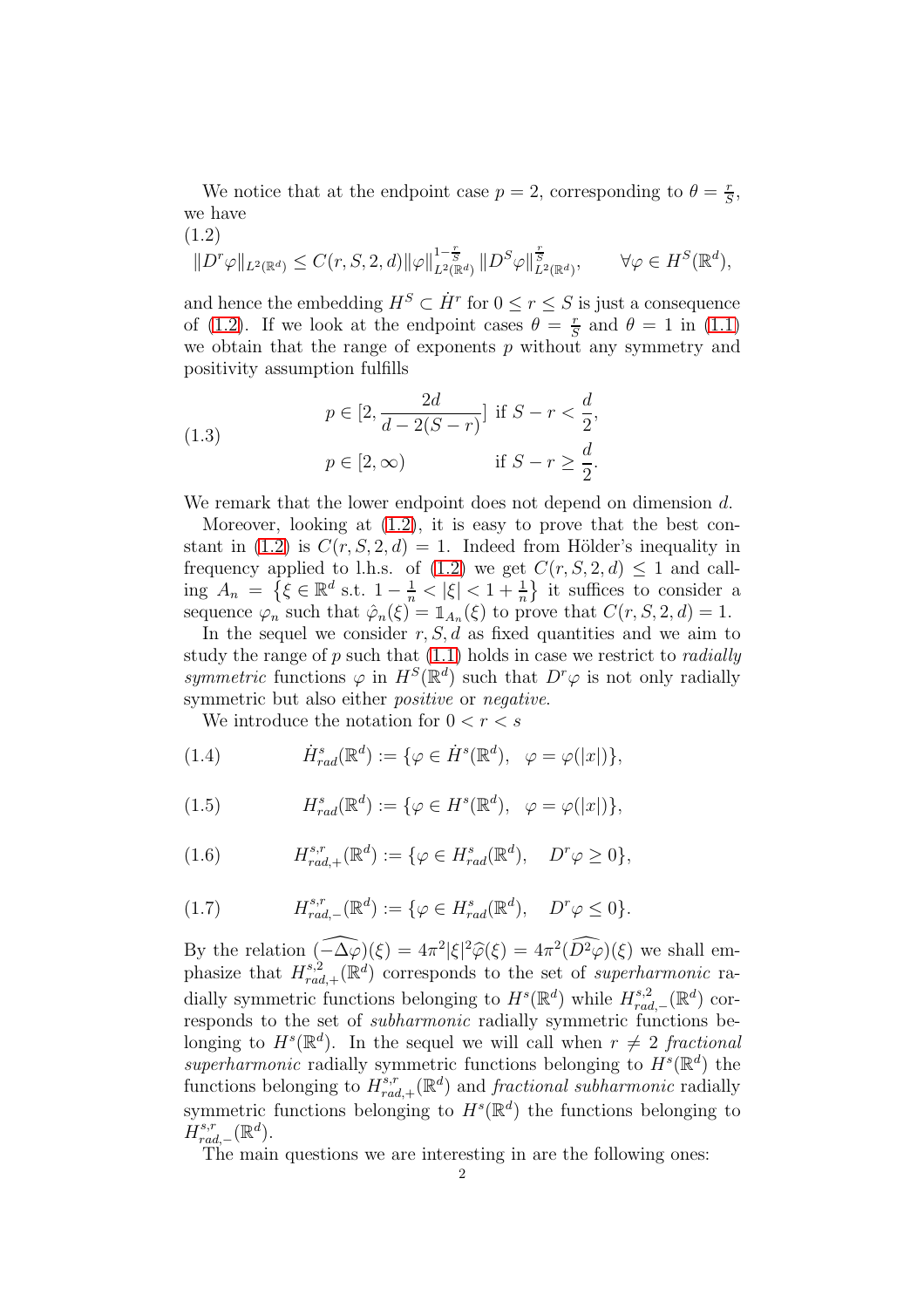Question A: Can we find appropriate values of  $(r, S)$  such that p can be chosen below 2 in [\(1.1\)](#page-0-0) for fractional superharmonic (resp. subharmonic) functions belonging to  $H_{rad}^{S,r}$  ${}_{rad,+}^{S,r}$  ( $\mathbb{R}^d$ )?

Question B: If the answer of question A is positive, then can we expect a compact embedding of type

(1.8) 
$$
H_{rad,+}^{S,r}(\mathbb{R}^d) \subset \subset \dot{H}^r(\mathbb{R}^d)?
$$

In the sequel we will consider the case  $\varphi \in H_{rad,+}^{S,r}(\mathbb{R}^d)$  but all the results are still valid if we consider  $\varphi \in H_{rad}^{S,r}$  ${}_{rad,-}^{S,r}$  (ℝ<sup>d</sup>). The first result of the paper gives a positive answer to Question A.

<span id="page-2-0"></span>**Theorem 1.1.** Let  $d \ge 2$  and  $\frac{1}{2} < r < \min(\frac{d}{2}, S - \frac{1}{2})$  $(\frac{1}{2})$ , then

<span id="page-2-1"></span>(1.9) 
$$
\|D^r \varphi\|_{L^p(\mathbb{R}^d)} \leq C_{rad,+}(r, S, p, d) \|\varphi\|_{L^2(\mathbb{R}^d)}^{1-\theta} \|D^S \varphi\|_{L^2(\mathbb{R}^d)}^{\theta},
$$
  

$$
\forall \varphi \in H_{rad,+}^{S,r}(\mathbb{R}^d),
$$

with

(1.10) 
$$
p \in (p_0, \frac{2d}{d-2(S-r)})
$$
 if  $S-r < \frac{d}{2}$ ,

$$
(1.11) \t p \in (p_0, \infty) \t \text{if } S - r \ge \frac{\alpha}{2},
$$

with  $\theta$  fixed by the scaling equation

$$
\frac{1}{p} = \frac{1}{2} + \frac{r - \theta S}{d},
$$

and  $p_0 < 2$  is given by

$$
p_0 = \frac{d - 2r + 2(S - r)(d - 1)}{-((S - r) - \frac{1}{2})(d - 2r) + 2(S - r)(d - 1)}.
$$

**Remark [1.1](#page-2-0).** Theorem 1.1 holds also for  $\varphi \in H^{S,r}_{rad}$  $\mathbb{F}_{rad,-}^{S,r}(\mathbb{R}^d)$ . The crucial condition is that  $D^r \varphi$  does not change sign.

The constant  $C_{rad,+}(r, S, p, d)$  in [\(1.9\)](#page-2-1) is defined as best constant in case of functions belonging to  $H_{rad}^{S,r}$  ${}_{rad,+}^{S,r}(\mathbb{R}^d)$ .

The fact that  $p_0 < 2$  in the above Theorem implies  $D^r \varphi \in L^p$  with  $p \in (p_0, 2)$  and this allows us to obtain also a positive answer to Question B.

<span id="page-2-2"></span>**Theorem 1.2.** Let  $d \geq 2$  and  $\frac{1}{2} < r_0 < \min(\frac{d}{2}, S - \frac{1}{2})$  $(\frac{1}{2})$ , then the embedding

$$
H_{rad,+}^{S,r_0}(\mathbb{R}^d) \subset \subset \dot{H}_{rad}^r(\mathbb{R}^d)
$$

is compact for any  $0 < r < S$ .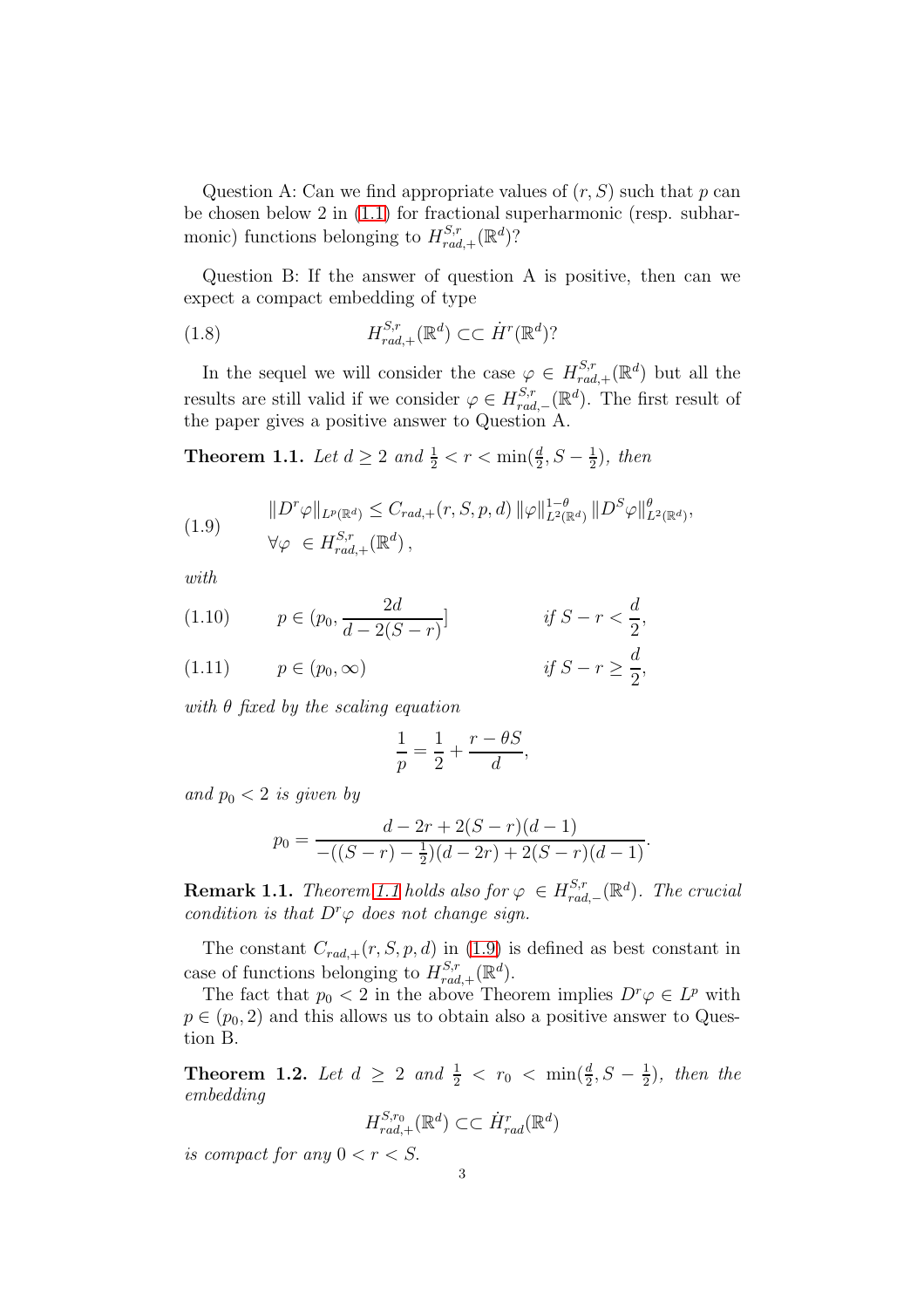**Remark [1.2](#page-2-2).** Theorem 1.2 holds also in  $H_{rad.}^{S,r_0}$  $_{rad,-}^{S,r_0}(\mathbb{R}^d)$ . Clearly the main difficult in Theorem [1.2](#page-2-2) is to prove that the embedding  $H_{rad}^{S,r_0}$  $\mathbb{E}_{rad,+}^{S,r_0}(\mathbb{R}^d) \subset\subset$  $\dot{H}^{r_0}_{rad}(\mathbb{R}^d)$  is compact, the compactness for  $r \neq r_0$  will follow by interpolation.

As a second byproduct we have also the following result concerning the existence of maximizers for the interpolation inequality [\(1.9\)](#page-2-1) in case  $p=2$ .

<span id="page-3-2"></span>**Theorem 1.3.** Let  $d \ge 2$  and  $\frac{1}{2} < r < \min(\frac{d}{2}, S - \frac{1}{2})$  $(\frac{1}{2})$  then  $||D^r\varphi||_{L^2(\mathbb{R}^d)} \leq C_{rad,+}(r, S, 2, d) ||\varphi||_{L^2(\mathbb{R}^d)}^{1-\frac{r}{S}} ||D^S\varphi||_{L^2(\mathbb{R}^d)}^{\frac{r}{S}},$  $\forall \varphi \ \in H^{S,r}_{rad}$  ${}_{rad,+}^{S,r}(\mathbb{R}^d)$ ,

and the best constant  $C_{rad,+}(r, S, 2, d)$  is attained and  $C_{rad,+}(r, S, 2, d)$ 1.

The strategy to prove Theorem [1.1](#page-2-0) and as a byproduct, the com-pactness result given in Theorem [1.2,](#page-2-2) it to rewrite  $(1.1)$  involving  $L^2$ norms of Riesz potentials when  $0 < r < d$ . By defining  $u = D^r \varphi$  we obtain

<span id="page-3-0"></span>
$$
(1.12) \t\t ||u||_{L^{p}(\mathbb{R}^{d})} \leq C(\alpha, s, p, d) \, ||\frac{1}{|x|^{\alpha}} \star u||_{L^{2}(\mathbb{R}^{d})}^{1-\theta} ||D^{s}u||_{L^{2}(\mathbb{R}^{d})}^{\theta}
$$

where  $\alpha = d - r$ ,  $s = S - r$ . With respect to the new variables  $\alpha$ , s we get without any symmetry or positivity assumption

(1.13) 
$$
p \in [2, \frac{2d}{d-2s}] \text{ if } s < \frac{d}{2},
$$

$$
p \in [2, \infty) \quad \text{if } s \ge \frac{d}{2}.
$$

If one considers functions fulfilling  $D^r \varphi = u \geq 0$ , inequality [\(1.12\)](#page-3-0) is hence equivalent to the following inequality

<span id="page-3-1"></span>
$$
(1.14) \t\t ||u||_{L^{p}(\mathbb{R}^{d})} \leq C(\alpha, s, p, d) \, ||\frac{1}{|x|^{\alpha}} \star |u||_{L^{2}(\mathbb{R}^{d})}^{1-\theta} \, ||D^{s}u||_{L^{2}(\mathbb{R}^{d})}^{\theta}
$$

considering |u| instead of u in the Riesz potential. The strategy is hence to prove that the radial symmetry increases the range of p for which  $(1.14)$  holds and therefore as byproduct the range of p for which [\(1.12\)](#page-3-0) holds when  $D^r \varphi = u$  is *positive and radially symmetric* (resp. negative). In particular we will show that the lower endpoint is allowed to be below  $p = 2$ . A reasonable idea to prove that the lower endpoint exponent in [\(1.14\)](#page-3-1) decreases with radial symmetry is to look at a suitable pointwise decay in the spirit of the Strauss lemma [\[17\]](#page-20-0) (see also [\[15,](#page-20-1) [16\]](#page-20-2) for Besov and Lizorkin-Triebel classes). In our context where two terms are present, the Sobolev norm and the Riesz potential involving |u|, we have been inspired by [\[13\]](#page-20-3) where the case  $s = 1$  in [\(1.14\)](#page-3-1) has been studied (see also [\[4\]](#page-19-4) and [\[3\]](#page-19-5)). For our purposes the fact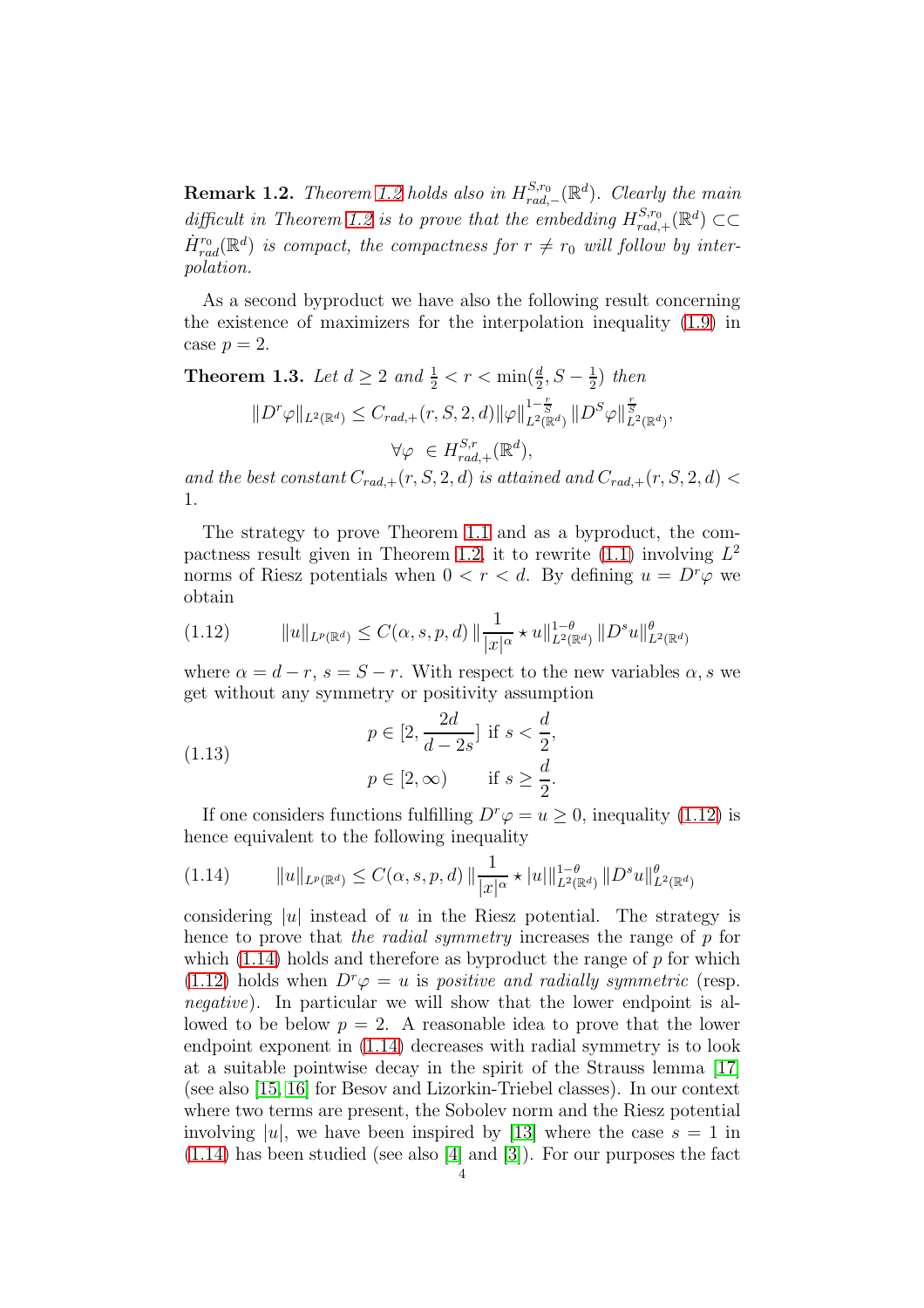that s is in general not integer makes however the strategy completetly different from the one in [\[13\]](#page-20-3) and we need to estimate the decay of the high/low frequency part of the function to compute the decay. To this aim we compute the high frequency part using the explicit formula for the Fourier transform for radially symmetric function involving Bessel functions, in the spirit of [\[7\]](#page-19-6), while we use a weighted  $L^1$  norm to compute the decay for the low frequency part. The importance of a pointwise decay for the low frequency part involving weighted  $L^p$  norms goes back to [\[8\]](#page-19-7) and we need to adapt it to our case in order to involve the Riesz potential. Here is the step where positivity is crucial. Indeed if one is interested to show a scaling invariant weighted inequality as

<span id="page-4-0"></span>(1.15) 
$$
\int_{\mathbb{R}^d} \frac{|u(x)|}{|x|^{\gamma}} dx \leq C ||\frac{1}{|x|^{\alpha}} \star |u||_{L^2(\mathbb{R}^d)}
$$

a scaling argument forces the exponent  $\gamma$  to verify the relation  $\gamma =$  $\alpha - \frac{d}{2}$  $\frac{d}{2}$ . Unfortunately [\(1.15\)](#page-4-0) cannot hold in the whole Euclidean space following a general argument that goes back to [\[13\]](#page-20-3) and [\[14\]](#page-20-4). However a scaling invariant inequality like [\(1.15\)](#page-4-0) restricted on balls and on complementary of balls is enough for our purposes. Eventually, using all these tools, we are able to compute a pointwise decay that allows the lower endpoint for [\(1.14\)](#page-3-1) to be below the threshold  $p = 2$ . Computed the pointwise decay we will follow the argument in [\[4\]](#page-19-4) to estimate the lower endpoint for fractional superharmonic (resp. subharmonic) radially symmetric functions.

Concerning the compactness we prove that taking a bounded sequence  $\varphi_n \in H_{rad}^{S,r}$  $\chi_{rad,+}^{S,r}$  then  $\varphi_n \to \varphi \dot{H}^r$  with  $r > 0$ . Our strategy is to prove the smallness of  $||D^r(\varphi_n - \varphi)||_{L^2(B_\rho)}$  and  $||D^r(\varphi_n - \varphi)||_{L^2(B_\rho^c)}$ for suitable choice of the ball  $B_{\rho}$ . For the first term we use Rellich-Kondrachov argument combined with commutator estimates, while for the exterior domain we use the crucial fact that  $D^r(\varphi_n - \varphi)$  is in  $L^p(|x| > \rho)$  for some  $p \in (1, 2)$ .

Looking at the case  $r = 0$ , by Rellich-Kondrachov we have  $\|\varphi_n - \varphi\|$  $\varphi\|_{L^2(B_0)} = o(1)$ , however we can not obtain the smallness in the complementary  $B_{\rho}^{c}$  of the ball so the requirement  $r > 0$  seems to be optimal.

It is interesting to look at the lower endpoint exponent  $p_0$  given in Theorem [1.1](#page-2-0) in case we consider radially symmetric superharmonic (or subharmonic), namely when  $r = 2$ . In this case the condition  $\frac{1}{2} < r < \min(\frac{d}{2}, S - \frac{1}{2})$  $(\frac{1}{2})$ , imposes to consider the case  $d \geq 5$  and  $S > \frac{5}{2}$ . As an example we show on Figure [1](#page-5-0) the graph of the function  $p_0(S)$ , that now is only a function of S, in lowest dimensional case  $d = 5$  that is a branch of hyperbola with asymptote  $p_{\infty} = \lim_{S \to \infty} p_0(S) = 8/7$ . It is interesting how the regularity improves the lower endpoint  $p_0(S)$ .

As a final comment we notice that for  $d \geq 2$  if  $D^2 \varphi \geq 0$  then  $D^{\frac{3}{4}} \varphi =$  $D^{-\frac{5}{4}}(D^2 \varphi) \geq 0$  then, taking  $r_0 = 3/4$  and using the positivity of the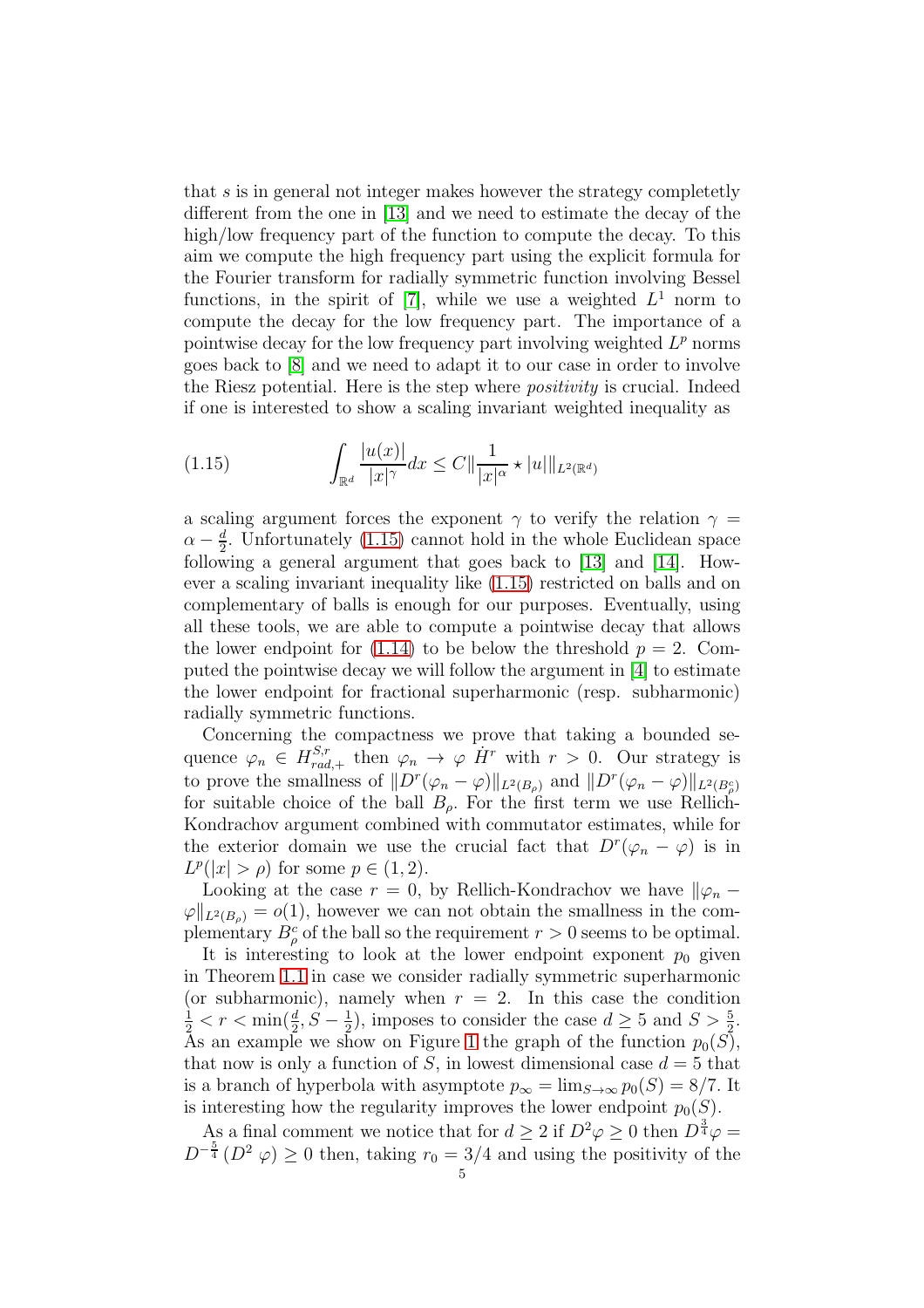

<span id="page-5-0"></span>FIGURE 1. The graph of the function  $p_0(S) = (16S 30)/(14S - 27)$  in the case of superharmonic or subharmonic functions. Here  $r = 2, d = 5$  and  $S > 5/2$ .

Riesz kernel of  $D^{-\frac{5}{4}}$ , we apply Theorem [1.2](#page-2-2) and we get the following corollary.

**Corollary 1.1.** Let  $\varphi_n$  be a sequence of radially symmetric superharmonic functions uniformly bounded in  $H^2(\mathbb{R}^d)$ ,  $d \geq 2$ . Then for any  $0 < r < 2$ , up to subsequence  $\varphi_n \to \varphi$  in  $\dot{H}^r(\mathbb{R}^d)$ .

## 2. Interpolation inequalities for radial functions involving Riesz potentials.

Let  $d \geq 2$ ,  $0 < \alpha < d$ ,  $\frac{1}{2} < s$ , we define

$$
X = X_{s,\alpha,d} = \left\{ u \in \dot{H}^s_{rad}(\mathbb{R}^d), \left\| \frac{1}{|x|^{\alpha}} \star |u| \right\|_{L^2} < +\infty \right\}.
$$

The aim of this section is to prove the following

<span id="page-5-1"></span>**Theorem 2.1.** Let  $u \in X$  with  $d \geq 2$ ,  $s > \frac{1}{2}$ ,  $\frac{d}{2} < \alpha < d - \frac{1}{2}$  $rac{1}{2}$ , then  $u \in L^p(\mathbb{R}^d)$  with

$$
p \in (p_{rad}, \frac{2d}{d-2s}]
$$
  
\n
$$
p \in (p_{rad}, \infty)
$$
  
\nif  $s \geq \frac{d}{2}$ ,  
\nif  $s \geq \frac{d}{2}$ .

where  $p_{rad} < 2$  with

$$
p_{rad} = \frac{2(\alpha - \frac{d}{2}) + 2s(d - 1)}{-(2s - 1)(\alpha - \frac{d}{2}) + 2s(d - 1)}.
$$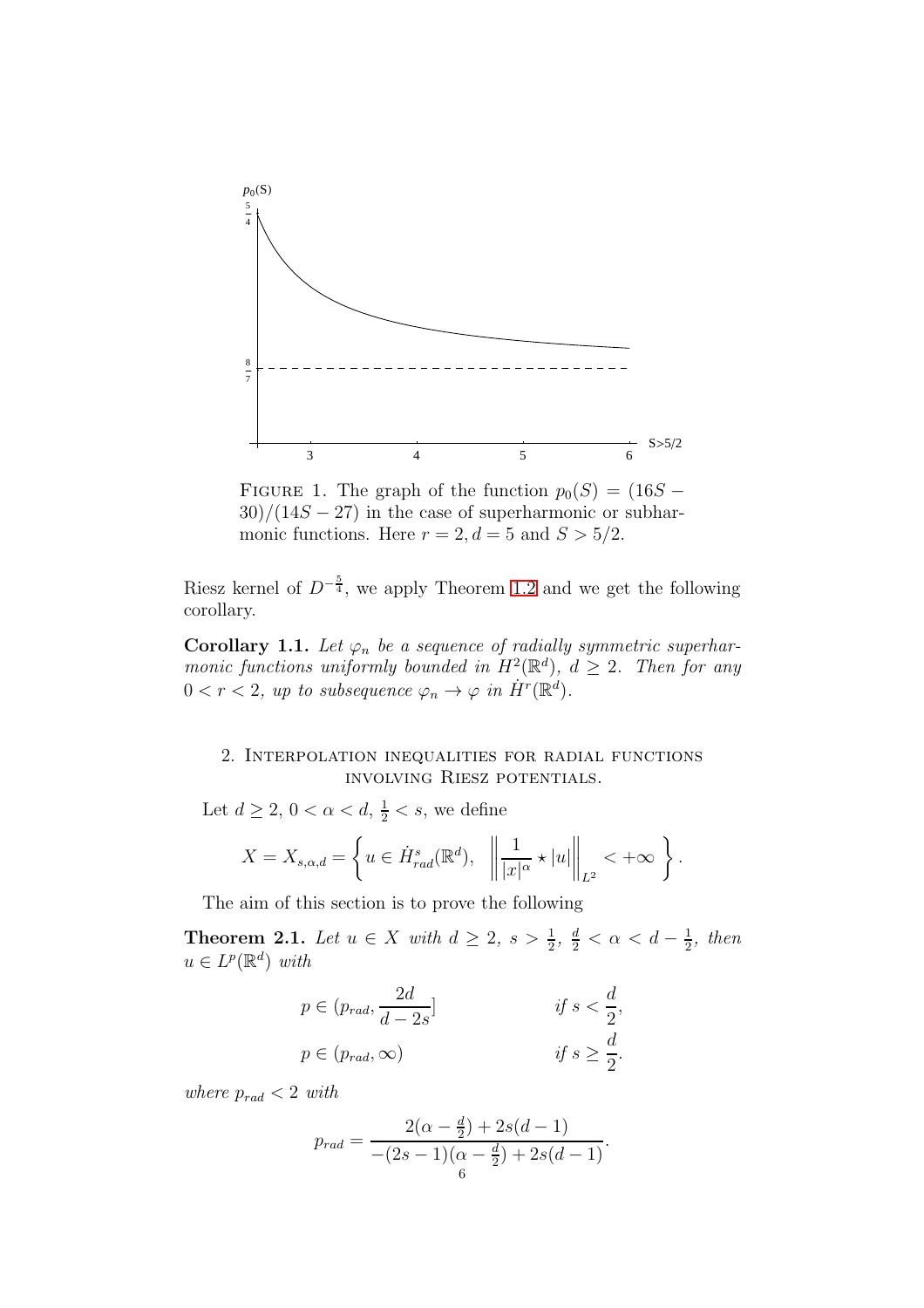Moreover, we have the scaling invariant inequality for  $u \in X$ 

$$
||u||_{L^{p}(\mathbb{R}^{d})} \leq C(\alpha, s, p, d) ||\frac{1}{|x|^{\alpha}} \star |u||_{L^{2}(\mathbb{R}^{d})}^{1-\theta} ||D^{s}u||_{L^{2}(\mathbb{R}^{d})}^{\theta},
$$

with  $p \in (p_{rad}, \frac{2d}{d-2})$  $\frac{2d}{d-2s}$  if  $s < \frac{d}{2}$  and  $p \in (p_{rad}, \infty)$  if  $s \geq \frac{d}{2}$  $\frac{d}{2}$ . Here  $\theta$  is fixed by the scaling invariance

$$
\frac{d}{p} = (1 - \theta)((d - \alpha) + \frac{d}{2}) + \theta(-s + \frac{d}{2}).
$$

In order to show Theorem [2.1](#page-5-1) we need to prove some preliminary results.

<span id="page-6-0"></span>**Proposition 2.1.** Let  $d \geq 1, q > 1, \frac{d}{d}$  $\frac{d}{q} < \alpha < d, \delta > 0$ , then there exists  $C > 0$  such that

<span id="page-6-2"></span>(2.1) 
$$
\int_{B_R(0)^c} \frac{|u(x)|}{|x|^{\alpha - \frac{d}{q} + \delta}} dx \leq \frac{C}{R^{\delta}} || \frac{1}{|x|^{\alpha}} \star |u||_{L^q(\mathbb{R}^d)}
$$

<span id="page-6-3"></span>(2.2) 
$$
\int_{B_R(0)} \frac{|u(x)|}{|x|^{\alpha - \frac{d}{q} - \delta}} dx \leq C R^{\delta} || \frac{1}{|x|^{\alpha}} \star |u||_{L^q(\mathbb{R}^d)}.
$$

The proposition for  $q = 2$  has been proved in [\[13\]](#page-20-3), we follow the same argument for  $q > 1$ . In order to prove Proposition [2.1](#page-6-0) two crucial lemmas are necessary. The case  $q = 2$  has been proved in [\[13\]](#page-20-3) and we follow the same argument.

<span id="page-6-1"></span>**Lemma 2.1.** Let  $d \geq 1$ ,  $q \geq 1$ ,  $0 < \alpha < d$ , then there exists  $C > 0$ such that for any  $a \in \mathbb{R}^d$ 

$$
\int_0^\infty \left(\int_{B_\rho(a)} |u(y)| dy\right)^q \rho^{(d-\alpha)q+d-1} d\rho \leq C||\frac{1}{|x|^\alpha} \star |u|||_{L^q(\mathbb{R}^d)}^q.
$$

*Proof.* Let us take  $x \in \mathcal{A}_{\rho} = B_{\rho}(a) \setminus B_{\frac{\rho}{2}}(a)$ , then

$$
\frac{1}{|x|^{\alpha}} \star |u|(x) = \int_{\mathbb{R}^d} \frac{|u(y)|}{|x - y|^{\alpha}} dy \ge
$$
  

$$
\ge \int_{B_{\rho}(a)} \frac{|u(y)|}{|x - y|^{\alpha}} dy \ge C\rho^{d-\alpha} \int_{B_{\rho}(a)} |u(y)| dy.
$$

Thus we obtain for  $x \in \mathcal{A}_{\rho}$ 

$$
\left(\frac{1}{|x|^{\alpha}} \star |u|(x)\right)^{q} \ge C\rho^{(d-\alpha)q} \left(\int_{B_{\rho}(a)} |u(y)| dy\right)^{q}
$$

and hence

$$
\int_{\mathcal{A}_{\rho}}\left(\frac{1}{|x|^{\alpha}}\star |u|(x)\right)^{q}dx \geq C\rho^{(d-\alpha)q+d}\left(\mathcal{f}_{B_{\rho}(a)}|u(y)|dy\right)^{q}.
$$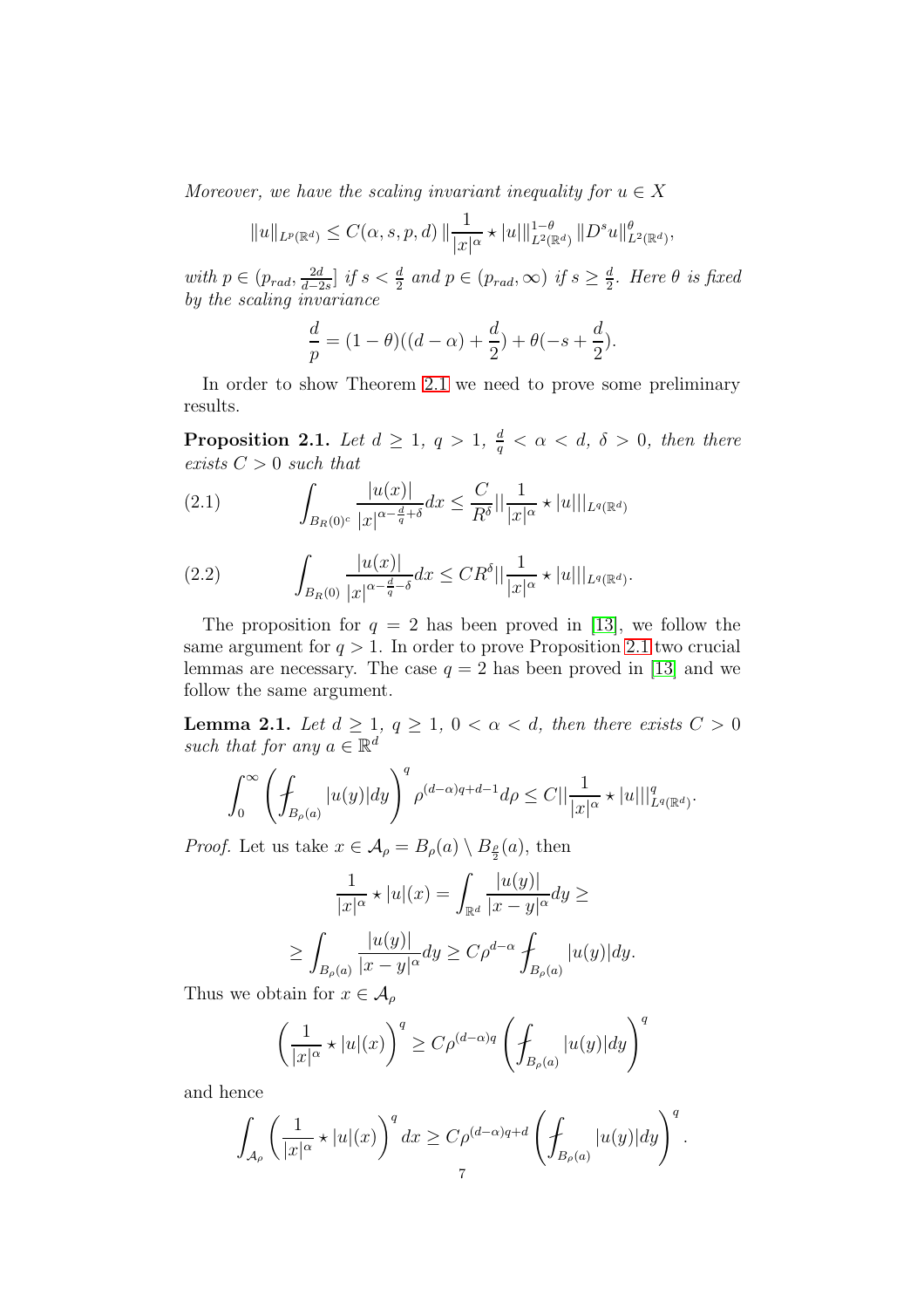By integration we conclude that

$$
\int_0^\infty \rho^{(d-\alpha)q+d-1} \left( \oint_{B_\rho(a)} |u(y)| dy \right)^q d\rho \le
$$
  

$$
\le C \int_0^\infty \left( \int_{\mathcal{A}_\rho} \left( \frac{1}{|x|^\alpha} \star |u|(x) \right)^q dx \right) \frac{d\rho}{\rho} = C ||\frac{1}{|x|^\alpha} \star |u|||_{L^q(\mathbb{R}^d)}^q.
$$

Let us call  $W(\rho) = \int_{\rho}^{\infty} w(s)ds$  where  $w : (0, \infty) \to \mathbb{R}$  is a measurable function such that

(2.3) 
$$
\int_0^\infty |w(\rho)|^{\frac{q}{q-1}} \rho^{\frac{\alpha q+1-d}{q-1}} d\rho < +\infty.
$$

<span id="page-7-1"></span>Lemma 2.2. Let  $d \geq 1, q > 1, 0 < \alpha < d$ , then

$$
\left| \int_{\mathbb{R}^d} |u(x)| W(|x|) dx \right| \lesssim
$$
  

$$
\left( \int_0^\infty |w(\rho)|^{\frac{q}{q-1}} \rho^{\frac{\alpha q+1-d}{q-1}} d\rho \right)^{\frac{q-1}{q}} \left( \int_0^\infty \left( \int_{B_\rho(a)} |u(y)| dy \right)^q \rho^{\alpha q+d-1} d\rho \right)^{\frac{1}{q}},
$$
  
and hence

and hence

(2.4) 
$$
|\int_{\mathbb{R}^d} |u(x)| W(|x|) dx| \leq C ||\frac{1}{|x|^{\alpha}} \star |u||_{L^q(\mathbb{R}^d)}.
$$

Proof. We have, thanks to Fubini Theorem,

<span id="page-7-0"></span>
$$
\int_{\mathbb{R}^d} |u(x)| W(|x|) dx = \int_{\mathbb{R}^d} |u(x)| \left( \int_{|x|}^{\infty} w(\rho) d\rho \right) dx =
$$

$$
= C \int_0^{\infty} w(\rho) \rho^d \left( \int_{B_{\rho}(0)} |u(y)| dy \right) d\rho
$$

such that by Hölder's inequality we obtain

$$
\begin{split}\n|\int_{\mathbb{R}^d} |u(x)|W(|x|)dx| &= C \left| \int_0^\infty w(\rho) \rho^{d-\beta} \left( \int_{B_\rho(0)} |u(y)|dy \right) \rho^\beta d\rho \right| \lesssim \\
\left( \int_0^\infty |w(\rho)|^{\frac{q}{q-1}} \rho^{\frac{\alpha q+1-d}{q-1}} d\rho \right)^{\frac{q-1}{q}} \left( \int_0^\infty \left( \int_{B_\rho(0)} |u(y)| dy \right)^q \rho^{\alpha q+d-1} d\rho \right)^{\frac{1}{q}},\n\end{split}
$$
\nchoosing  $\beta$  such that  $\beta q = (d - \alpha)q + d - 1$ . Eq. (2.4) comes from

choosing  $\beta$  such that  $\beta q = (d - \alpha)q + d - 1$ . Eq. [\(2.4\)](#page-7-0) comes from choosing  $\beta$  such that  $\beta q = (d - \alpha)q + d - 1$ . Eq. (2.4) comes from<br>Lemma [2.1.](#page-6-1)

Proof of Proposition [2.1.](#page-6-0)

If we choose

$$
w(\rho) = \begin{cases} 0, & \text{if } 0 < \rho < R; \\ \frac{1}{\rho^{\alpha - \frac{d}{q} + 1 + \delta}}, & \text{if } \rho > R. \end{cases}
$$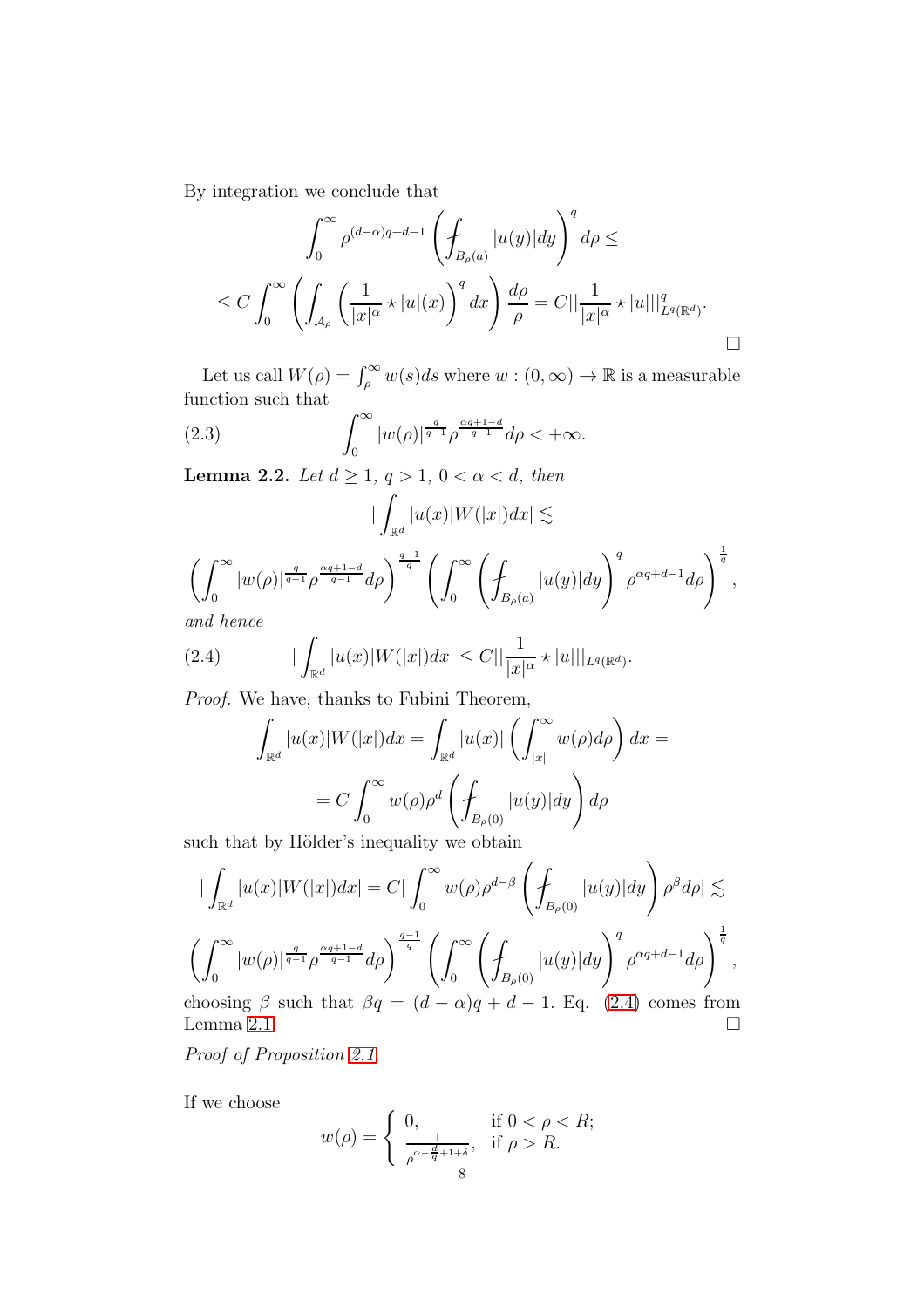thanks to Lemma [2.2](#page-7-1) we get  $(2.1)$ . In order to get  $(2.2)$  it is enough to choose

$$
w(\rho) = \begin{cases} 0, & \text{if } \rho > R; \\ \frac{1}{\rho^{\alpha - \frac{d}{q} + 1 - \delta}}, & \text{if } 0 < \rho < R. \end{cases}
$$

<span id="page-8-1"></span>Lemma 2.3. Let  $d \ge 1$ ,  $\frac{d}{2} < \alpha < d$  and  $||D^s u||_{L^2(\mathbb{R}^d)} = ||\frac{1}{|x|^{\alpha}} \star$  $||u||_{L^2(\mathbb{R}^d)} = 1$ , then for any  $\delta > 0$  such that  $0 < \delta < d - \alpha$ ,

$$
\int_{\mathbb{R}^d} \frac{|u(x)|}{|x|^{\alpha - \frac{d}{2} + \delta}} dx \le C(\alpha, s, \delta, d).
$$

*Proof.* Let  $0 < \epsilon < \frac{d}{2}$  be a number to be fixed later. We have

$$
\int_{B(0,1)} \frac{|u(x)|}{|x|^{\alpha - \frac{d}{2} + \delta}} dx = \int_{B(0,1)} \frac{|u(x)|}{|x|^{\alpha - \frac{d}{2} + \delta - \epsilon}} \frac{1}{|x|^{\epsilon}} dx \le
$$
  

$$
\leq c_{d,\epsilon} \left( \int_{B(0,1)} \frac{|u(x)|^2}{|x|^{2(\alpha - \frac{d}{2} + \delta - \epsilon)}} \right)^{\frac{1}{2}},
$$

where  $c_{d,\epsilon} = \left(\int_{B(0,1)}\right)$ 1  $\frac{1}{|x|^{2\epsilon}}dx\right)^{\frac{1}{2}}$ . Now choose  $\epsilon = \alpha - \frac{d}{2} + \delta$ . Notice that  $\epsilon < \frac{d}{2}$  such that

$$
\int_{B(0,1)} \frac{|u(x)|}{|x|^{\alpha - \frac{d}{2} + \delta}} dx \leq c_{d,\epsilon} \left( \int_{B(0,1)} |u(x)|^2 dx \right)^{\frac{1}{2}}.
$$

which implies

$$
\int_{B(0,1)} \frac{|u(x)|}{|x|^{\alpha - \frac{d}{2} + \delta}} dx \lesssim 1.
$$

On the other hand by Proposition [2.1,](#page-6-0) when  $\frac{d}{2} < \alpha < d$ 

$$
\int_{B(0,1)^c} \frac{|u(x)|}{|x|^{\alpha - \frac{d}{2} + \delta}} dx \leq C ||\frac{1}{|x|^{\alpha}} \star |u||_{L^2(\mathbb{R}^d)}
$$

and hence we obtain the claim.  $\hfill \square$ 

The next Proposition concerning pointwise decay for radial functions in  $X$  follows the strategy of Theorem 3.1 in [\[8\]](#page-19-7). We will decompose the function in high/low frequency part, estimating the high frequency part involving the Sobolev norm while we control the low frequency part involving the Riesz norm.

<span id="page-8-2"></span>**Proposition 2.2.** Let  $d \geq 2$ , u be a radial function in X with  $s > \frac{1}{2}$ ,  $\frac{d}{2} < \alpha < d$ , and

<span id="page-8-0"></span>(2.5) 
$$
||D^s u||_{L^2(\mathbb{R}^d)} = ||\frac{1}{|x|^{\alpha}} \star |u|||_{L^2(\mathbb{R}^d)} = 1.
$$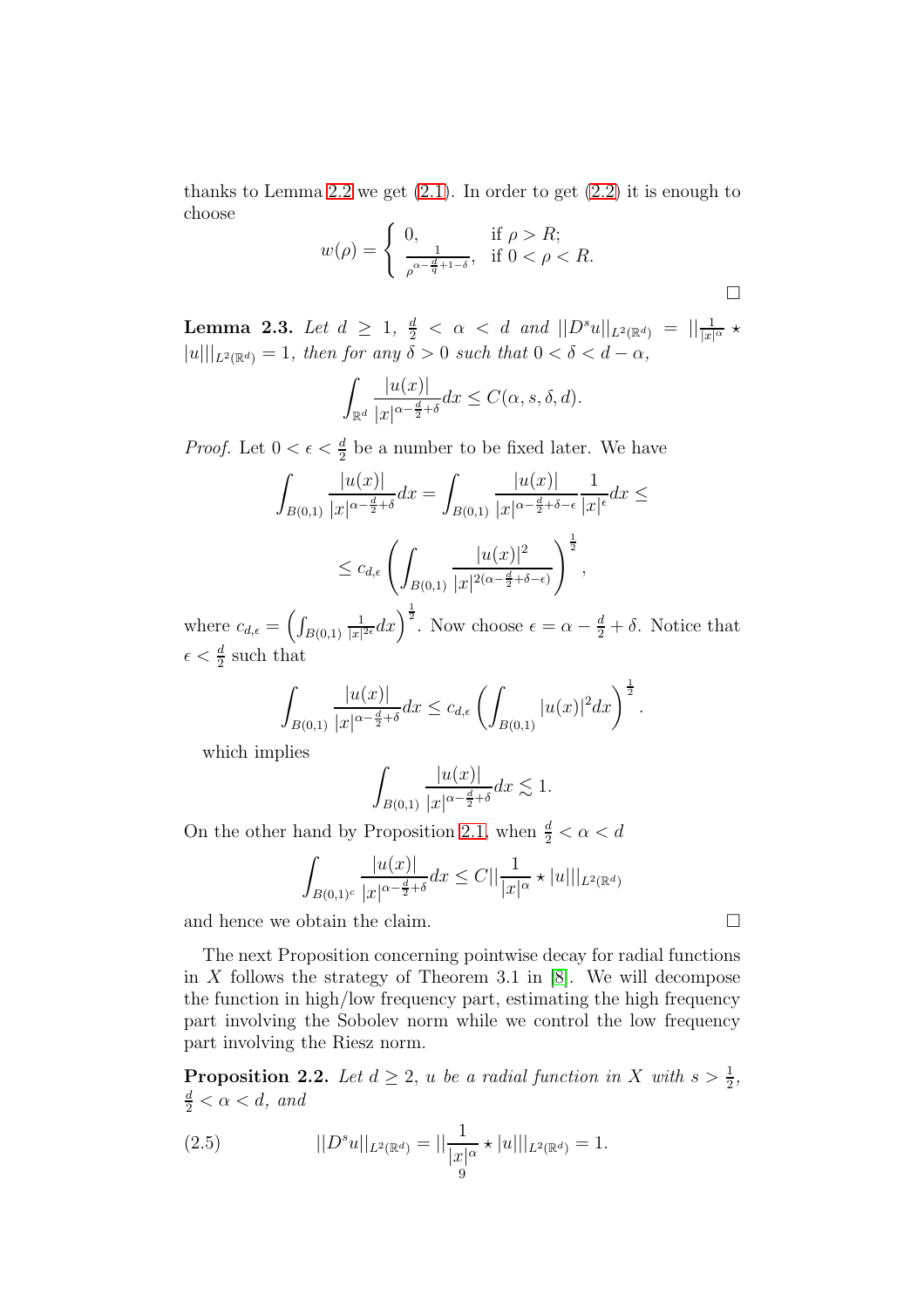Then for any  $\sigma$  satisfying

(2.6) 
$$
\frac{2s(\frac{d}{2}-1)+(\frac{d}{2})}{2s+1} < \sigma < \frac{2s(d-1)-(2s-1)(\alpha-\frac{d}{2})}{2s+1}
$$

we have

$$
|u(x)| \le C(\alpha, s, \sigma, d)|x|^{-\sigma}.
$$

Remark 2.1. It is easy to see that the above Proposition is equivalent to the following statement.

Let u be a radial function in X with  $s > \frac{1}{2}$ ,  $\frac{d}{2} < \alpha < d$ , and

(2.7) 
$$
||D^s u||_{L^2(\mathbb{R}^d)} = ||\frac{1}{|x|^{\alpha}} \star |u|||_{L^2(\mathbb{R}^d)} = 1
$$

then for any  $\delta > 0$  such that  $0 < \delta < d - \alpha$ ,

<span id="page-9-1"></span>
$$
|u(x)| \le C(\alpha, s, \delta, d)|x|^{-\sigma}
$$

with

(2.8) 
$$
\sigma = \frac{-(2s-1)(\alpha - \frac{d}{2} + \delta) + 2s(d-1)}{2s+1}.
$$

*Proof.* For any  $R > 1$  we can take a function  $\psi_R(x) = R^{-d}\psi(x/R)$  such that  $\hat{\psi}(\xi)$  is a radial nonnegative function with support in  $|\xi| \leq 2$  and  $\hat{\psi}(\xi) = 1$  for  $|\xi| \leq 1$  and then we make the decomposition of u into low and high frequency part as follows

$$
u(x) = \psi_R \star u(x) + h(x)
$$

where  $\hat{h}(\xi) = (1 - \hat{\psi}(R|\xi|))\hat{u}(\xi)$ . For the high frequency part we will use Fourier representation for radial functions in  $\mathbb{R}^d$  (identifying the function with its profile)

(2.9) 
$$
|h(x)| = (2\pi)^{\frac{d}{2}}|x|^{-\frac{d-2}{2}}\int_0^\infty J_{\frac{d-2}{2}}(|x|\rho)(1-\psi(R\rho))\hat{u}(\rho)\rho^{\frac{d}{2}}d\rho
$$

where  $J_{\frac{d-2}{2}}$  is the Bessel function of order  $\frac{d-2}{2}$ . Applying the results in  $[7]$  and  $[8]$ , we find

$$
(2.10) \t\t |h(x)| \le cR^{s-\frac{1}{2}}|x|^{-\frac{1}{2}(d-1)}||u||_{\dot{H}^s(\mathbb{R}^d)}, \ s > \frac{1}{2}.
$$

Indeed, using the uniform bound

<span id="page-9-0"></span>
$$
|J_{\frac{d-2}{2}}(\rho)| \lesssim (1+\rho)^{-1/2},
$$

we get

$$
|h(x)| \lesssim |x|^{-\frac{d-2}{2}} \int_0^\infty |(J_{\frac{d-2}{2}})(|x|\rho)||(1-\psi(R\rho))||\hat{u}(\rho)|\rho^{\frac{d}{2}}d\rho \lesssim
$$
  

$$
|x|^{-\frac{d-2}{2}} \left(\int_{1/R}^\infty |J_{\frac{d-2}{2}}(|x|\rho)|^2 \frac{d\rho}{\rho^{2s-1}}\right)^{1/2} \left(\int_0^\infty |\hat{u}(\rho)|^2 \rho^{2s+d-1} d\rho\right)^{1/2} \lesssim
$$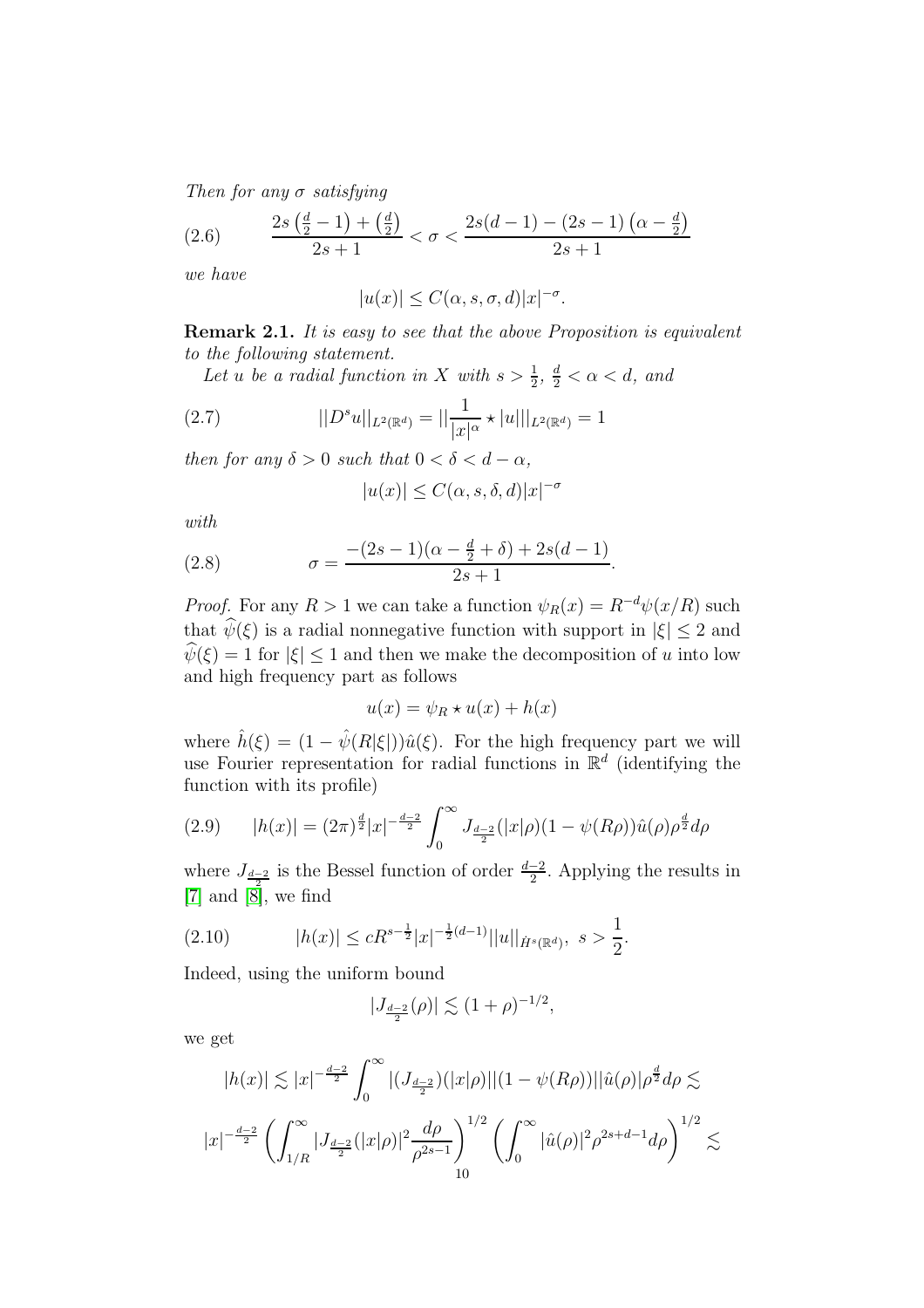$$
|x|^{-\frac{d-2}{2}} R^{s-1} \left( \int_1^\infty (1+|x|\rho/R)^{-1} \frac{d\rho}{\rho^{2s-1}} \right)^{1/2} ||u||_{\dot{H}^s(\mathbb{R}^d)} \lesssim
$$
  

$$
\lesssim R^{s-1/2} |x|^{-\frac{d-1}{2}} ||u||_{\dot{H}^s(\mathbb{R}^d)}
$$

and this gives [\(2.10\)](#page-9-0).

For low frequency term  $\psi_R \star u(x)$ , since  $\psi \in \mathcal{S}(\mathbb{R}^d)$ , we can take any  $\gamma > 1$  so that there exists  $C > 0$  such that

$$
|\psi(x)| \le C (1+|x|^2)^{-\gamma/2}.
$$

We shall need the following estimate that can be found also in [\[12\]](#page-20-5) and [\[8\]](#page-19-7). For sake of completeness we give an alternative proof of the Lemma in the Appendix.

<span id="page-10-0"></span>Lemma 2.4. If  $b \in (-d+1, 0), \gamma > d-1$ , then for any radially symmetric function  $f(|y|)$  we have

(2.11) 
$$
\left| \int_{\mathbb{R}^d} \frac{f(|y|) dy}{(1+|x-y|^2)^{\gamma/2}} \right| \lesssim \frac{1}{|x|^{d-1+b}} \left\| |y|^b f \right\|_{L^1(\mathbb{R}^d)}.
$$

Then we estimate  $\psi_R \star u(x)$  as follows,

$$
|\psi_R \star u(x)| \le |\psi_R(x)| \star |u(x)| \le C \int_{\mathbb{R}^d} \frac{1}{R^d} \frac{|u(y)|}{\left(1 + \left|\frac{x-y}{R}\right|\right)^{\gamma/2}} dy
$$
  

$$
\le C \int_{\mathbb{R}^d} \frac{|u(Rz)|}{\left(1 + \left|\frac{x}{R} - z\right|^2 dz\right)^{\gamma/2}} dz \quad (y = Rz).
$$

To this end we plan to apply Lemma [2.4](#page-10-0) assuming  $b = -(\alpha - d/2 + \delta)$ . To check the assumption of the Lemma we use the inequalities

$$
\alpha - \frac{d}{2} + \delta < \frac{d}{2} \le d - 1
$$

for  $d \geq 2$ . Applying the Lemma [2.4](#page-10-0) we deduce

$$
|\psi_R \star u(x)|
$$
  
\n
$$
\leq C \left| \frac{x}{R} \right|^{-(d-1+b)} \int_{\mathbb{R}^d} |u(Rz)||z|^b dz
$$
  
\n
$$
\leq C R^{(d-1+b)} |x|^{-(d-1+b)} \int_{\mathbb{R}^d} |u(y)| \left| \frac{y}{R} \right|^{b} \frac{dy}{R^d}
$$
  
\n
$$
\leq C R^{-1} |x|^{-(d-1+b)} ||y|^b u ||_{L^1(\mathbb{R}^d)}.
$$

Therefore, collecting our estimates and using the condition [\(2.5\)](#page-8-0), we find

$$
|u(x)| \leq C \left[ |x|^{-(d-1)/2} R^{s-1/2} + |x|^{-(d-1+b)} R^{-1} ||y|^b u||_{L^1(\mathbb{R}^d)} \right].
$$

We use Lemma [2.3](#page-8-1) and we get

$$
|u(x)| \le C \left[ |x|^{-(d-1)/2} R^{s-1/2} + |x|^{-(d-1+b)} R^{-1} \right].
$$
  
11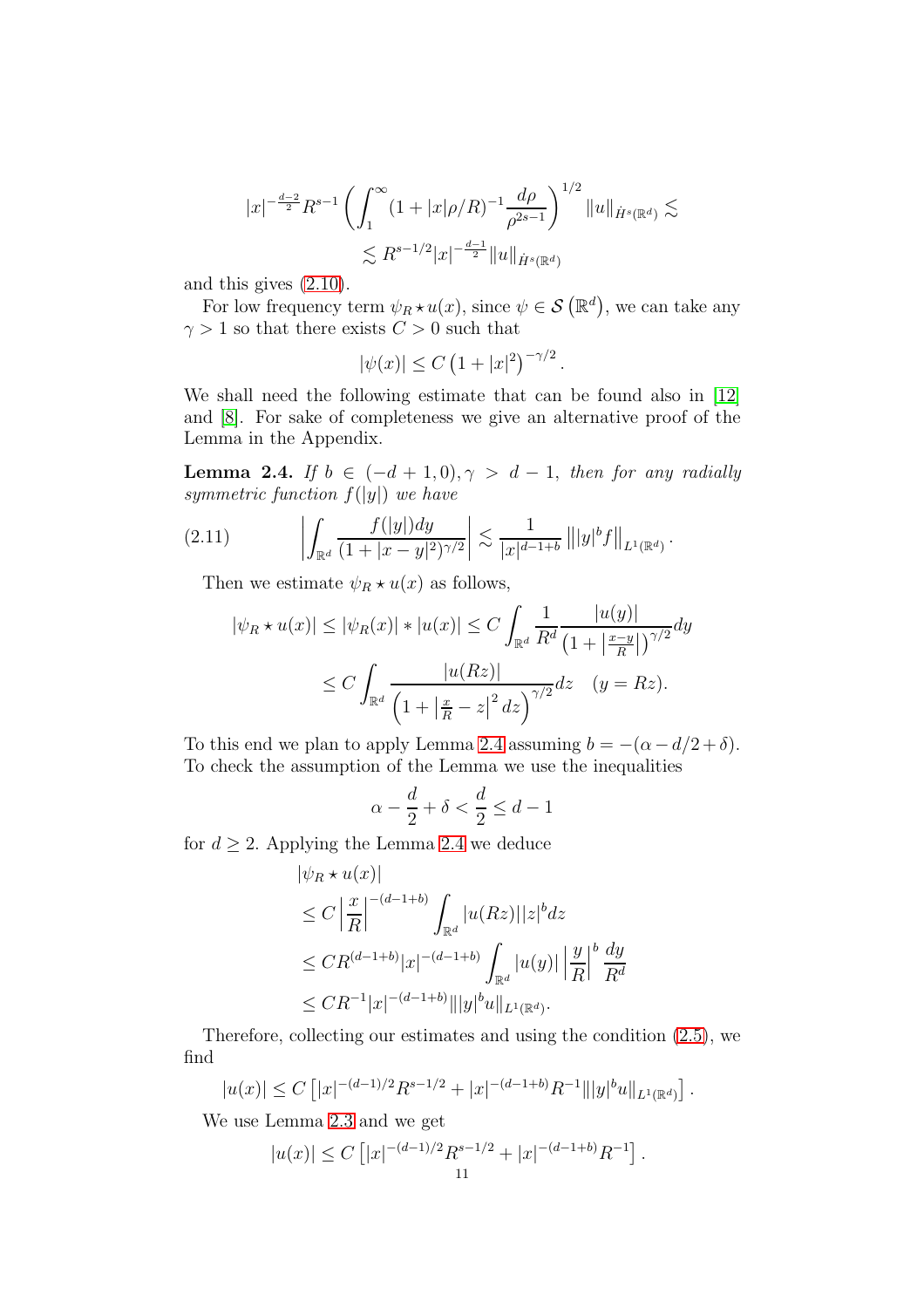Minimizing in R or equivalently choosing  $R > 0$  so that

$$
|x|^{-(d-1)/2}R^{s-1/2} = |x|^{-(d-1+b)}R^{-1},
$$

i.e.

$$
R^{s+1/2} = |x|^{-b-(d-1)/2},
$$

we find

$$
|u(x)| \le C(d, s, \alpha, \delta)|x|^{-\sigma}.
$$

where  $\sigma$  is defined in [\(2.8\)](#page-9-1).

This completes the proof.

 $\Box$ 

With all these preliminary results we are now ready to prove Theorem [2.1.](#page-5-1)

*Proof.* Let  $u \in X$  with  $||D^s u||_{L^2(\mathbb{R}^d)} = ||\frac{1}{|x|^{\alpha}} \star |u|||_{L^2(\mathbb{R}^d)} = 1$ , then by Proposition [2.2](#page-8-2)

$$
|u(x)|\leq C(d,s,\alpha,\delta)|x|^{-\sigma}
$$

with

$$
\sigma = \frac{-(2s-1)(\alpha - \frac{d}{2} + \delta) + 2s(d-1)}{2s+1}.
$$

We aim to show that  $p_{rad} < 2$ , where  $p = 2$  is the lower endpoint for [\(1.12\)](#page-3-0). Therefore it sufficies to show that  $\int_{|x|>1} |u|^p dx < +\infty$  provided that  $u \in X$  and  $p_{rad} < p$  (indeed  $\int_{|x| \le 1} |u|^p dx < +\infty$  for all  $0 < p < 2$ by interpolation).

We have, thanks to Proposition [2.2](#page-8-2) and Lemma [2.3,](#page-8-1)

$$
(2.12) \qquad \int_{|x|>1} |u||u|^{p-1} dx \lesssim \int_{|x|>1} \frac{|u|}{|x|^{\sigma(p-1)}} dx \lesssim 1
$$

provided that  $\sigma(p-1) > \alpha - \frac{d}{2}$  $\frac{d}{2}$ . This condition is equivalent,  $\sigma$  is defined in [\(2.8\)](#page-9-1) and letting  $\delta \to 0$ , to

$$
p > \frac{\sigma + \alpha - \frac{d}{2}}{\sigma} = \frac{2(\alpha - \frac{d}{2}) + 2s(d - 1)}{-(2s - 1)(\alpha - \frac{d}{2}) + 2s(d - 1)} := p_{rad}.
$$

An elementary computation shows that  $p_{rad}$  < 2 provided that  $\frac{d}{2}$  <  $\alpha < d - \frac{1}{2}$  $\frac{1}{2}$ .

Now consider an arbitrary  $v \in X$  and let us call  $u = \lambda v(\mu x)$  where the parameters  $\lambda, \mu > 0$  are chosen such that  $||D^s u||_{L^2(\mathbb{R}^d)} = ||\frac{1}{|x|^{\alpha}} \star$  $||u|||_{L^2(\mathbb{R}^d)} = 1$ . By scaling we have

$$
1 = ||D^s u||_{L^2(\mathbb{R}^d)} = \lambda \mu^{s - \frac{d}{2}} ||D^s v||_{L^2(\mathbb{R}^d)}
$$
  

$$
1 = ||\frac{1}{|x|^{\alpha}} \star |u|||_{L^2(\mathbb{R}^d)} = \lambda \mu^{\alpha - \frac{3}{2}d} ||\frac{1}{|x|^{\alpha}} \star |v|||_{L^2(\mathbb{R}^d)}
$$
  

$$
12
$$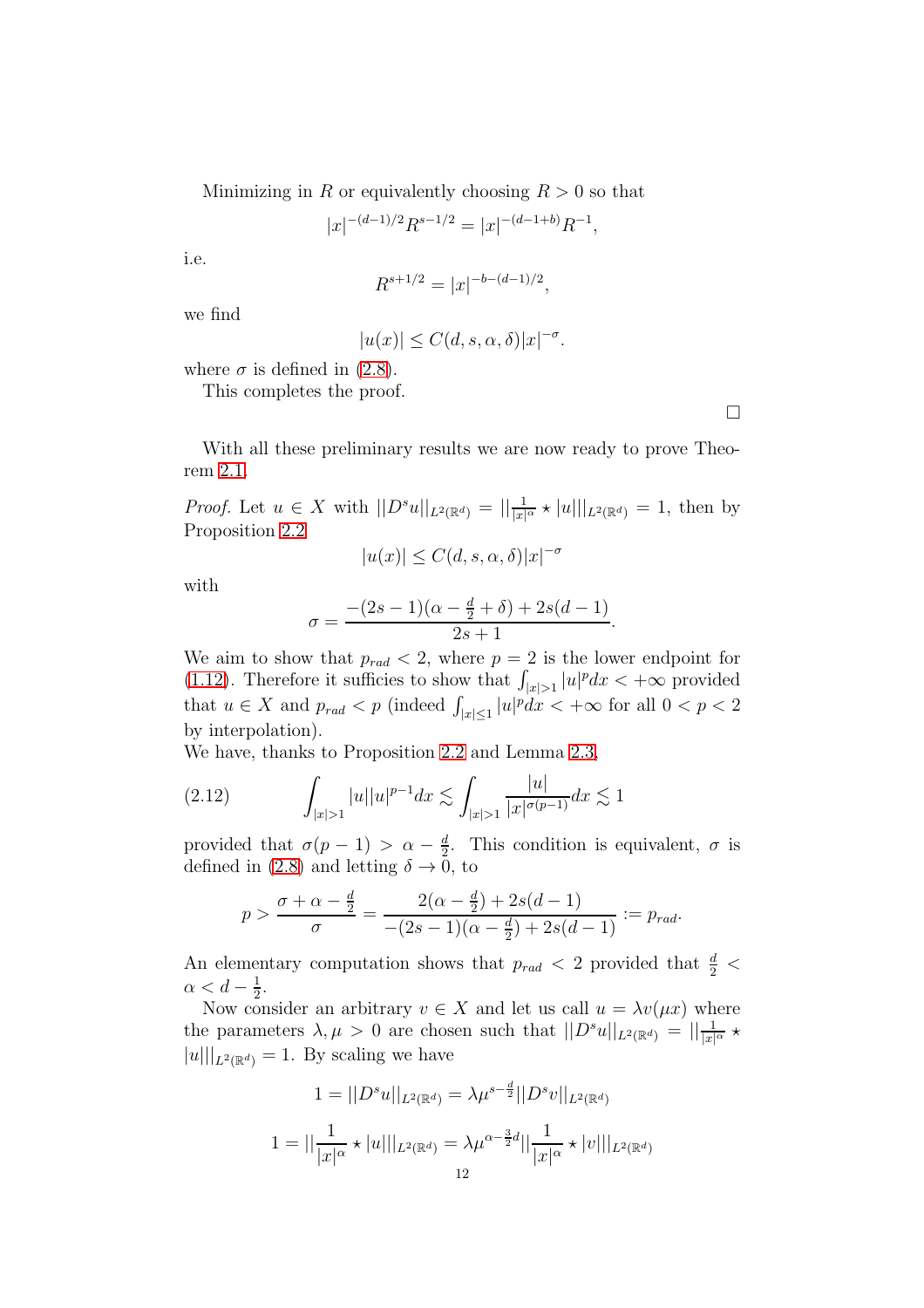and hence we obtain the relations

$$
\mu = \left(\frac{||D^s v||_{L^2(\mathbb{R}^d)}}{||\frac{1}{|x|^{\alpha}} \star |v|||_{L^2(\mathbb{R}^d)}}\right)^{\frac{1}{\alpha-s-d}}, \quad \lambda = \frac{||\frac{1}{|x|^{\alpha}} \star |v|||_{L^2(\mathbb{R}^d)}^{\frac{s-\frac{d}{2}}{|\alpha-d-s}}}{||D^s v||_{L^2(\mathbb{R}^d)}^{\frac{\alpha-\frac{3}{2}d}{\alpha-d-s}}}.
$$

By the previous estimates we have

$$
||u||_{L^{p}(\mathbb{R}^{d})} = \lambda \mu^{-\frac{d}{p}}||v||_{L^{p}(\mathbb{R}^{d})} \lesssim 1
$$

which implies

$$
||v||_{L^{p}(\mathbb{R}^{d})} \lesssim \lambda^{-1} \mu^{\frac{d}{p}} = ||D^{s}v||_{L^{2}(\mathbb{R}^{d})}^{\theta} ||\frac{1}{|x|^{\alpha}} \star |v||_{L^{2}(\mathbb{R}^{d})}^{1-\theta},
$$

where

$$
\theta = \frac{d^2 - 2\alpha p + 3dp - 2ds}{2p(d+s-\alpha)}, \quad 1 - \theta = \frac{(2s - d)(d+p)}{2p(d+s-\alpha)}
$$

It is easy to see that  $\theta$  is fixed by the scaling invariance

$$
\frac{d}{p} = (1 - \theta)((d - \alpha) + \frac{d}{2}) + \theta(-s + \frac{d}{2}).
$$

.

### 3. Proof of Theorem [1.1](#page-2-0)

Our goal is to represent  $\varphi$  in the form  $\varphi = \frac{1}{|x|^{\alpha}} \star u = cD^{-r}u$ , with  $\alpha = d - r$ ,  $c = \frac{\pi^{d/2}\Gamma((d-\alpha)/2)}{\Gamma(\alpha/2)}$  and apply Theorem [2.1.](#page-5-1) Therefore, we choose (modulo constant)  $u = D^r \varphi$ .

Then the estimate of Theorem [2.1](#page-5-1) gives

$$
||D^r \varphi||_{L^p(\mathbb{R}^d)} = ||u||_{L^p(\mathbb{R}^d)} \lesssim ||\frac{1}{|x|^{\alpha}} \star |u||_{L^2(\mathbb{R}^d)}^{1-\theta} ||D^s u||_{L^2(\mathbb{R}^d)}^{\theta} =
$$
  
= 
$$
||D^{-r}|D^r \varphi||_{L^2(\mathbb{R}^d)}^{1-\theta} ||D^s \varphi||_{L^2(\mathbb{R}^d)}^{\theta}.
$$

By the assumption

$$
(3.1) \t\t Dr\varphi(x) \ge 0
$$

for almost every  $x \in \mathbb{R}^d$ , then we deduce

$$
||D^{-r}|D^{r}\varphi||_{L^{2}(\mathbb{R}^{d})}^{1-\theta}||D^{S}\varphi||_{L^{2}(\mathbb{R}^{d})}^{\theta} = ||D^{-r}D^{r}\varphi||_{L^{2}(\mathbb{R}^{d})}^{1-\theta}||D^{S}\varphi||_{L^{2}(\mathbb{R}^{d})}^{\theta}
$$

and we obtain [\(1.9\)](#page-2-1). The lower endpoint  $p_0$  is hence nothing but  $p_{rad}$  of Theorem [2.1](#page-5-1) substituting  $\alpha$  with  $d-r$  and s with  $S-r$ . The condition  $\frac{1}{2} < r < \min(\frac{d}{2}, S - \frac{1}{2})$  $\frac{1}{2}$ ) is equivalent to the conditions  $\frac{d}{2} < \alpha < d - \frac{1}{2}$  $\frac{1}{2}$ ,  $s > \frac{1}{2}$  of Theorem [2.1.](#page-5-1) All these estimates remain valid if we consider  $D^r\varphi(x) \leq 0$ , i.e if  $\varphi \in H^{s,r}_{rad}$ <sup>s,r</sup><sub>rad,−</sub>( $\mathbb{R}^d$ ). Indeed if  $\varphi \in H_{rac}^{s,r}$  $_{rad,-}^{s,r}(\mathbb{R}^d)$ 

$$
||D^{-r}|D^{r}\varphi||_{L^{2}(\mathbb{R}^{d})}^{1-\theta}||D^{S}\varphi||_{L^{2}(\mathbb{R}^{d})}^{\theta} =
$$
  
= 
$$
||-D^{-r}D^{r}\varphi||_{L^{2}(\mathbb{R}^{d})}^{1-\theta}||D^{S}\varphi||_{L^{2}(\mathbb{R}^{d})}^{\theta} = ||\varphi||_{L^{2}(\mathbb{R}^{d})}^{1-\theta}||D^{S}\varphi||_{L^{2}(\mathbb{R}^{d})}^{\theta}.
$$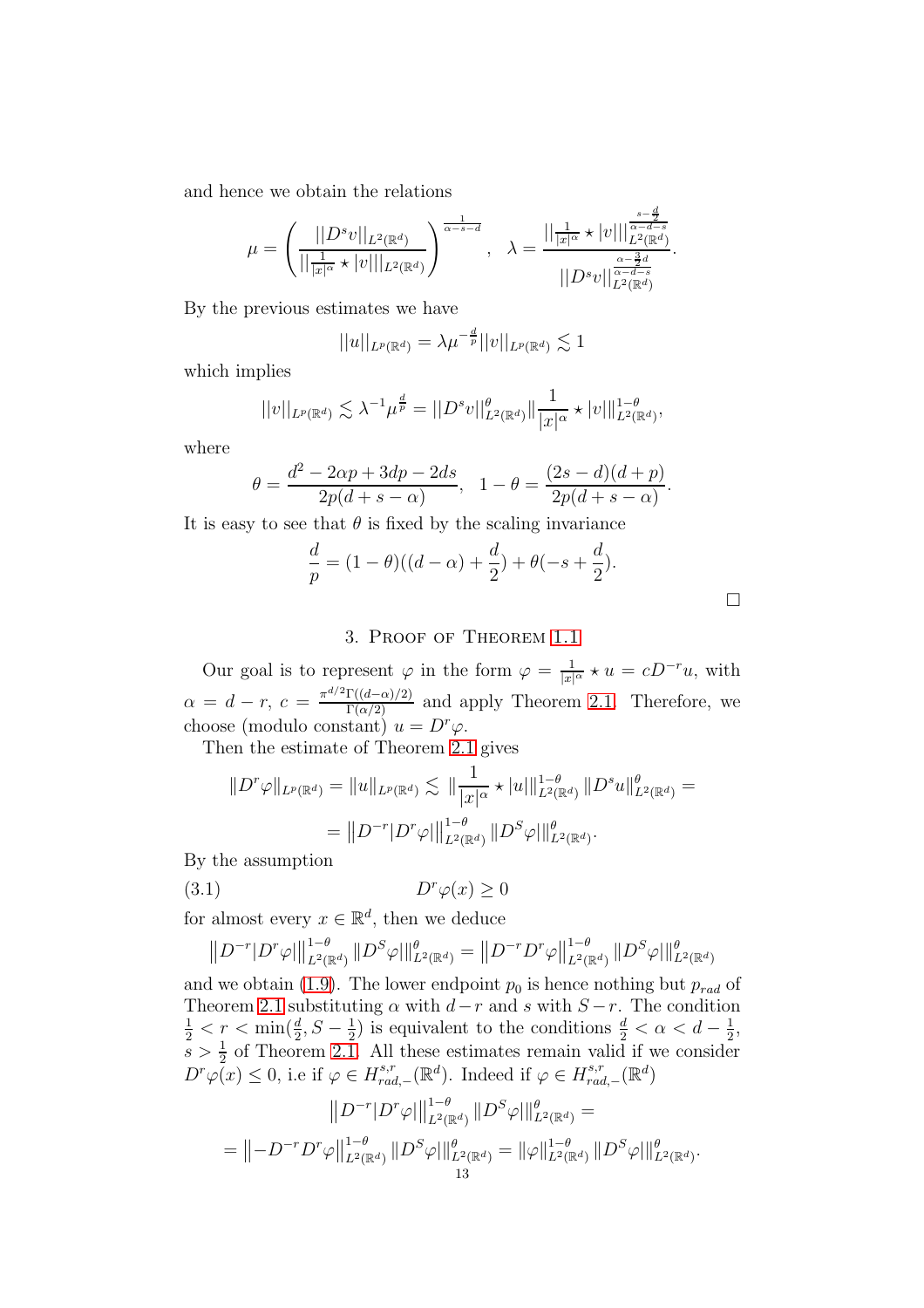### 4. Proof of Theorem [1.2](#page-2-2)

We prove that under the assumption of Theorem [1.2,](#page-2-2) the embedding

<span id="page-13-0"></span>
$$
H_{rad,+}^{S,r_0}(\mathbb{R}^d) \subset \subset \dot{H}_{rad}^{r_0}(\mathbb{R}^d)
$$

is compact. As a byproduct the embedding

(4.1) 
$$
H_{rad,+}^{S,r_0}(\mathbb{R}^d) \subset \subset \dot{H}_{rad}^r(\mathbb{R}^d)
$$

is compact for any  $0 < r < S$ . The embedding [\(4.1\)](#page-13-0) follows noticing that if  $\varphi_n$  converges weakly to some  $\varphi$  in  $H_{rad}^S(\mathbb{R}^d)$  then  $\varphi_n$  converges weakly to the same  $\varphi$  in  $H^{r_0}_{rad}(\mathbb{R}^d)$ . Now if we prove that (taking a subsequence)

(4.2) 
$$
||D^{r_0}(\varphi_n - \varphi)||_{L^2} = o(1)
$$

as  $n \to \infty$ , then by the following interpolation inequalities

<span id="page-13-1"></span>
$$
||D^r(\varphi_n - \varphi)||_{L^2} \lesssim ||D^{r_0}(\varphi_n - \varphi)||_{L^2}^{1 - \frac{r - r_0}{S - r_0}} ||D^S(\varphi_n - \varphi)||_{L^2}^{\frac{r - r_0}{S - r_0}} = o(1)
$$

if 
$$
0 < r_0 < r < S
$$
 and

$$
||D^{r}(\varphi_{n}-\varphi)||_{L^{2}} \lesssim ||(\varphi_{n}-\varphi)||_{L^{2}}^{1-\frac{r}{r_{0}}} ||D^{r_{0}}(\varphi_{n}-\varphi)||_{L^{2}}^{\frac{r}{r_{0}}}=o(1)
$$

if  $0 < r < r_0$ , we get  $(4.1)$ .

To prove [\(4.2\)](#page-13-1) we recall that  $(\varphi_n)_{n\in\mathbb{N}}$  is a bounded sequence in  $H_{rad}^{S,r_0}$  ${}_{rad,+}^{S,r_0}(\mathbb{R}^d)$  and we can assume that  $\varphi_n$  converges weakly to some  $\varphi$ in  $H^S(\mathbb{R}^d)$ . To simplify the notation we will use r instead of  $r_0$  in the proof of [\(4.2\)](#page-13-1). We choose a bump function  $\theta \in C_0^{\infty}(\mathbb{R}^d)$ , such that  $\theta = 1$  on  $B_1$  and  $\theta = 0$  in  $\mathbb{R}^d \setminus B_2$  and for any  $\rho > 1$  we define  $\theta_{\rho}(x) = \theta(x/\rho)$ . Clearly the multiplication by  $\theta_{\rho} \in \mathcal{S}(\mathbb{R}^d)$  is a continuous mapping  $H^S(\mathbb{R}^d) \to H^S(\mathbb{R}^d)$ . Now setting  $v_n = \theta_\rho \varphi_n$  and  $v = \theta_\rho \varphi$ we aim to show that

<span id="page-13-2"></span>(4.3) 
$$
\lim_{n \to \infty} ||D^r(v_n - v)||_{L^2(\mathbb{R}^d)}^2 = \lim_{n \to \infty} ||D^r(\theta_\rho(\varphi_n - \varphi))||_{L^2(\mathbb{R}^d)}^2 = 0.
$$

for any  $r \in [0, S)$ .

Indeed, by Plancharel's identity we have

$$
||D^r(v_n-v)||_{L^2(\mathbb{R}^d)}^2 = \underbrace{\int_{|\xi| \le R} |\xi|^{2r} |\widehat{v}_n(\xi) - \widehat{v}(\xi)|^2 d\xi}_{=I} + \underbrace{\int_{|\xi| > R} |\xi|^{2r} |\widehat{v}_n(\xi) - \widehat{v}(\xi)|^2 d\xi}_{=II}
$$

.

Clearly

$$
II \le \frac{1}{R^{2(S-r)}} \int_{|\xi|>R} |\xi|^{2S} |\widehat{v}_n(\xi) - \widehat{v}(\xi)|^2 d\xi
$$

and then we can choose  $R > 0$  such that  $II \leq \frac{\epsilon}{2}$  $\frac{\epsilon}{2}$ . Since  $e^{-2\pi ix\cdot\xi} \in L_x^2(B_{2\rho})$ , by weak convergence in  $L^2(B_{2\rho})$  we have  $\widehat{v}_n(\xi) \to \widehat{v}(\xi)$  almost everywhere. Notice that  $||\widehat{v}_n||_{L^{\infty}} \leq ||v_n||_{L^1(B_{2\rho})} \leq$  $\mu(B_{2\rho})^{\frac{1}{2}}||v_n||_{L^2(B_{2\rho})} \leq \mu(B_{2\rho})^{\frac{1}{2}}||v_n||_{H^S(\mathbb{R}^d)}$  and hence  $|\widehat{v}_n(\xi) - \widehat{v}(\xi)|^2$  is 14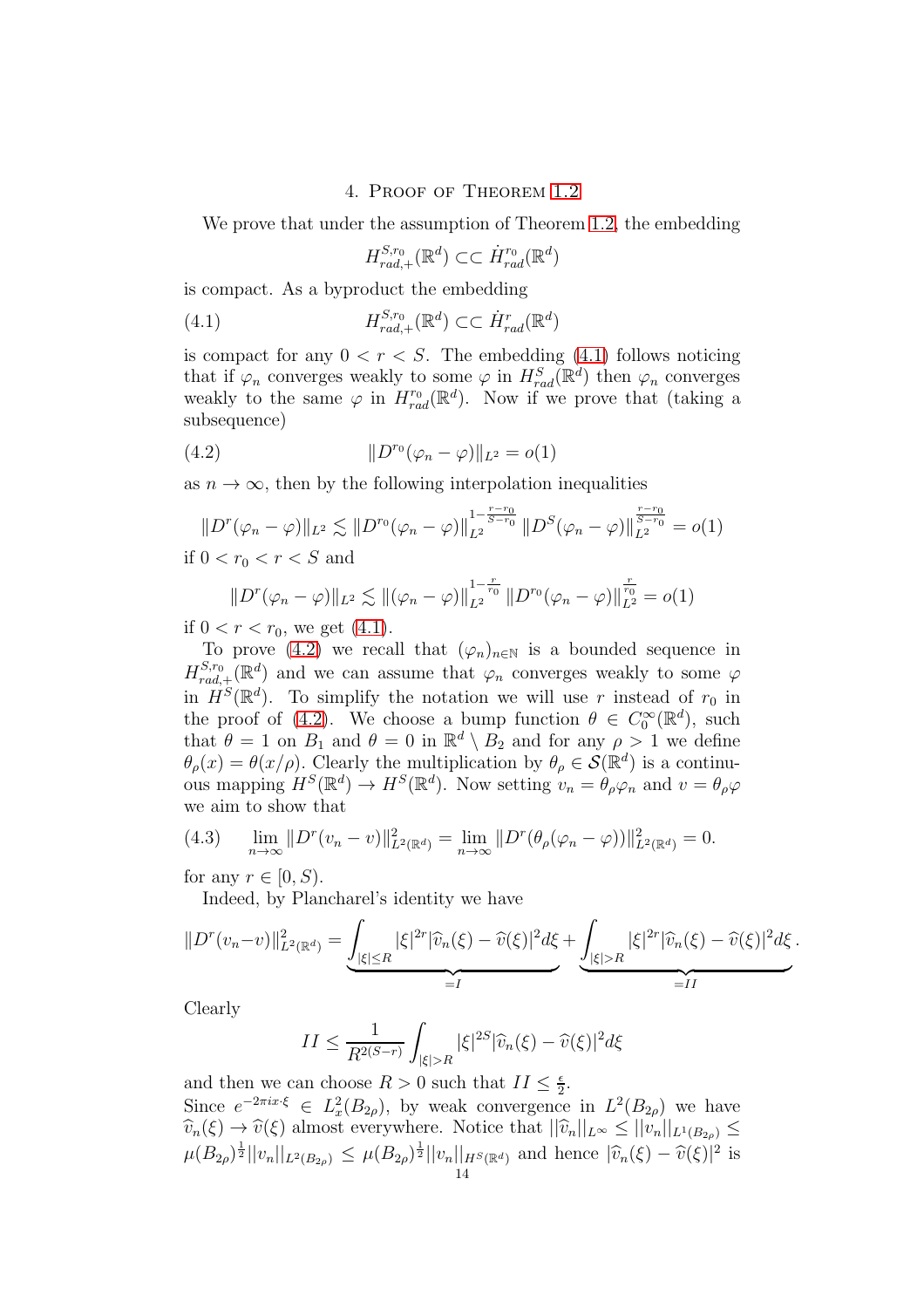estimated by a uniform constant so that by Lebesgue's dominated convergence theorem

<span id="page-14-1"></span>
$$
I = \int_{|\xi| \le R} |\xi|^{2r} |\widehat{v}_n(\xi) - \widehat{v}(\xi)|^2 d\xi < \frac{\epsilon}{2},
$$

for *n* sufficiently large. This proves  $(4.3)$ .

Our next step is to show that for a given  $\varepsilon > 0$  one can find  $\rho_0 = \rho_0(\varepsilon)$ sufficiently large and  $n_0(\varepsilon)$  sufficiently large so that

(4.4) 
$$
\|\theta_{\rho}D^{r}(\varphi_{n}-\varphi)\|_{L^{2}(\mathbb{R}^{d})}^{2} \leq \frac{\varepsilon}{2}
$$

for  $n \geq n_0, \rho \geq \rho_0$  and any  $r \in [0, S)$ .

We consider first the case  $0 \le r \le 2, r < S$ . The cases  $r = 0$  and  $r = 2$  are trivial, for this we assume  $0 < r < \min(2, S)$ . We shall use the following statement (see Corollary 1.1 in [\[10\]](#page-19-8)).

<span id="page-14-0"></span>**Proposition 4.1.** Let  $p, p_1, p_2$  satisfy  $1 \lt p, p_1, p_2 \lt \infty$  and  $1/p =$  $1/p_1 + 1/p_2$ . Let  $r, r_1, r_2$  satisfy  $0 \le r_1, r_2 \le 1$ , and  $r = r_1 + r_2$ . Then the following bilinear estimate

$$
\|\underbrace{D^r(fg) - fD^r g}_{=[D^r,f]g} - gD^r f\|_{L^p} \le C \|D^{r_1}f\|_{L^{p_1}} \|D^{r_2}g\|_{L^{p_2}}
$$

holds for all  $f, g \in \mathcal{S}$ .

By a density argument the statement holds for  $f, g \in H^S(\mathbb{R}^d)$ . We choose  $f = \theta_{\rho}, g = \varphi_n - \varphi$  and  $r_1 = r_2 = r/2$  and therefore we aim to use [\(4.3\)](#page-13-2) and prove that

(4.5) 
$$
\begin{aligned} ||[\theta_{\rho}, D^r](\varphi_n - \varphi)||_{L^2(\mathbb{R}^d)} &\leq \\ &\leq O(\rho^{-r}) ||\varphi_n - \varphi||_{L^2(\mathbb{R}^d)} + O(\rho^{-r/4}) ||\varphi_n - \varphi||_{H^r(\mathbb{R}^d)}. \end{aligned}
$$

Indeed from the Proposition [4.1](#page-14-0) we have

<span id="page-14-2"></span>
$$
\|[\theta_{\rho}, D^r](\varphi_n - \varphi)\|_{L^2(\mathbb{R}^d)} \lesssim \underbrace{\|D^r \theta_{\rho}\|_{L^{\infty}(\mathbb{R}^d)} \|\varphi_n - \varphi\|_{L^2(\mathbb{R}^d)}}_{=O(\rho^{-r})} +
$$

$$
+\|D^{r/2}\theta_{\rho}\|_{L^{p_1}(\mathbb{R}^d)}\|D^{r/2}(\varphi_n-\varphi))\|_{L^{p_2}(\mathbb{R}^d)}.
$$

It is easy to check the estimate

$$
||D^{r/2}\theta_{\rho}||_{L^{p_1}(\mathbb{R}^d)} = O(\rho^{-r/4}),
$$

as  $\rho \to \infty$ , and this is obviously fulfilled if  $\frac{d}{p_1} < \frac{r}{4}$  $\frac{r}{4}$ . To control  $||D^{r/2}(\varphi_n - \varphi)||_{L^{p_2}(\mathbb{R}^d)}$  we use Sobolev inequality

$$
||D^{r/2}(\varphi_n-\varphi))||_{L^{p_2}(\mathbb{R}^d)} \lesssim ||\varphi_n-\varphi||_{H^r(\mathbb{R}^d)}
$$

so we need

$$
\frac{1}{p_2} > \frac{1}{2} - \frac{r - r/2}{d}.
$$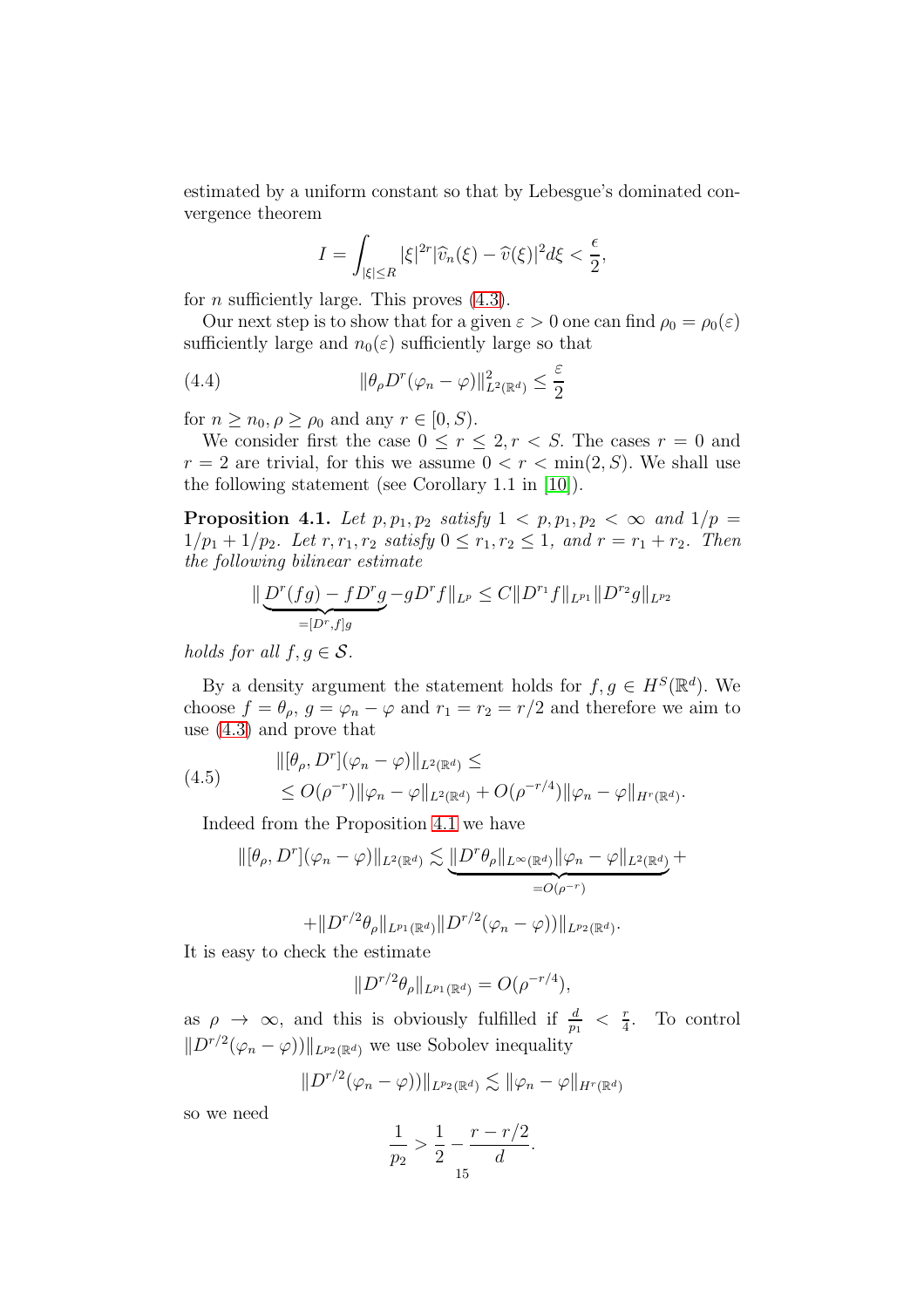Summing up we have the following restrictions for  $1/p_1$ ,  $1/p_2$ 

<span id="page-15-0"></span>(4.6) 
$$
\frac{1}{p_1} + \frac{1}{p_2} = \frac{1}{2}
$$

$$
\frac{1}{p_1} < \frac{r}{4d}, \frac{1}{p_2} > \frac{1}{2} - \frac{r - r/2}{d}.
$$

Choosing  $p_2 = 2 + \kappa$ ,  $p_1 = 2(2 + \kappa)/\kappa$  with  $\kappa > 0$  sufficiently small we see that [\(4.6\)](#page-15-0) is nonempty. Now notice that (4.7)

$$
\|\theta_{\rho}\mathcal{D}^{r}(\varphi_{n}-\varphi)\|_{L^{2}(\mathbb{R}^{d})}\leq\|D^{r}(\theta_{\rho}(\varphi_{n}-\varphi)\|_{L^{2}(\mathbb{R}^{d})}+\|[\theta_{\rho},D^{r}](\varphi_{n}-\varphi)\|_{L^{2}(\mathbb{R}^{d})}
$$

and we conclude that [\(4.4\)](#page-14-1) is true for  $0 \leq r < \min(2, S)$  thanks to [\(4.3\)](#page-13-2) and [\(4.5\)](#page-14-2).

Now we consider the case  $2 \leq r < S$ . We have  $D^r = D^{r_1}(-\Delta)^{\ell}$ , where  $\ell \geq 1$  is integer and  $0 < r_1 < 2$ . Then the commutator relation

$$
[A,BC] = [A,B]C + B[A,C]
$$

implies

$$
[\theta_{\rho}, D^r] = [\theta_{\rho}, D^{r_1}](-\Delta)^{\ell} + D^{r_1}[\theta_{\rho}, (-\Delta)^{\ell}].
$$

In fact, we have the relation

 $\theta_{\rho}D^{r}(\varphi_{n}-\varphi)= [\theta_{\rho},D^{r_{1}}]((-\Delta)^{\ell}(\varphi_{n}-\varphi))+D^{r_{1}}[\theta_{\rho},(-\Delta)^{\ell}](\varphi_{n}-\varphi)$ and we use [\(4.5\)](#page-14-2) so that

$$
\|[\theta_{\rho}, D^{r_1}](-\Delta)^{\ell}(\varphi_n - \varphi)\|_{L^2(\mathbb{R}^d)} \le
$$
  
\n
$$
\leq O(\rho^{-r_1}) \|(-\Delta)^{\ell}(\varphi_n - \varphi)\|_{L^2(\mathbb{R}^d)} +
$$
  
\n
$$
+ O(\rho^{-r_1/4}) \|D^{r_1 + 2\ell}(\varphi_n - \varphi)\|_{L^2(\mathbb{R}^d)} = o(1)
$$

for  $\rho \to \infty$ .

The term

$$
D^{r_1}[\theta_\rho, (-\Delta)^{\ell}](\varphi_n - \varphi)
$$

can be evaluated pointwise via the classical Leibnitz rule and then via the fractional Leibnitz rule as follows

$$
||D^{r_1}[\theta_{\rho}, (-\Delta)^{\ell}](\varphi_n - \varphi)||_{L^2(\mathbb{R}^d)} \lesssim
$$
  

$$
\lesssim \sum_{1 \leq |\alpha|, |\alpha| + |\beta| = 2\ell} ||D^{r_1}(\partial_x^{\alpha} \theta_{\rho}) \partial_x^{\beta} (\varphi_n - \varphi)||_{L^2(\mathbb{R}^d)} \lesssim O(\rho^{-1}) ||\varphi_n - \varphi||_{H^r(\mathbb{R}^d)}.
$$

Summing up, we conclude that [\(4.4\)](#page-14-1) holds in case  $r \in [0, S)$ .

To conclude that the embedding is compact it remains to show that also  $||D^r(\varphi_n-\varphi)||^2_{L^2(B_\rho^c)} \leq \epsilon$ . To this purpose we first use the pointwise decay in terms of homogeneous Sobolev norm, see [\[7\]](#page-19-6). Given  $r$  there exists  $0 < \delta < \frac{d-1}{2}$  with  $r + \frac{1}{2} + \delta < S$  such that

$$
(4.8) \qquad |D^r(\varphi_n - \varphi)(x)| \le \frac{C}{|x|^\gamma} ||\varphi_n - \varphi||_{\dot{H}^{r + \frac{1}{2} + \delta}(\mathbb{R}^d)} \lesssim \frac{C}{|x|^\gamma}
$$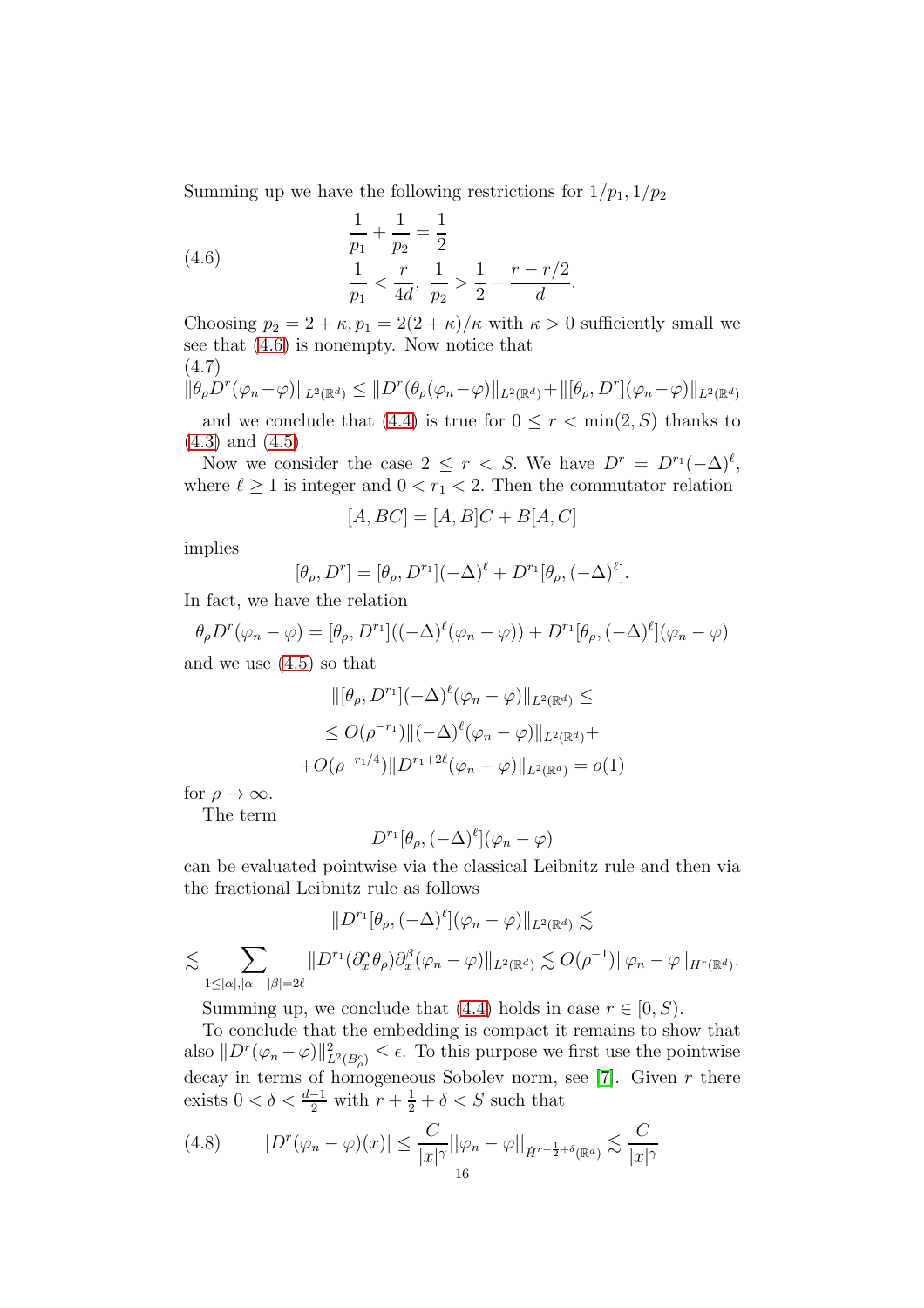with  $\gamma = \frac{d-1}{2} - \delta$ . Secondly we use that  $p_0 < 2$ , i.e. that  $p = 2$  is non endpoint. By Theorem [1.1](#page-2-0) there exists  $\delta_0 > 0$  sufficiently small such that  $D^r \varphi_n$  is uniformly bounded in  $L^{2-\delta_0}(\mathbb{R}^d)$  and the same holds hence for  $D^r\varphi$  and  $D^r(\varphi_n - \varphi)$ . As a consequence we have

$$
||D^r(\varphi_n - \varphi)||_{L^2(B_\rho^c)}^2 = \int_{B_\rho^c} |D^r(\varphi_n - \varphi)|^{\delta_0} |D^r(\varphi_n - \varphi)|^{2-\delta_0} dx \le
$$
  

$$
\le \frac{C}{\rho^\gamma} \frac{\delta_0}{||D^r(\varphi_n - \varphi)||_{L^{2-\delta_0}(B_\rho^c)}^{2-\delta_0}}
$$

with

$$
||D^{r}(\varphi_{n}-\varphi)||_{L^{2-\delta_{0}}(B_{\rho}^{c})}\leq ||D^{r}(\varphi_{n}-\varphi)||_{L^{2-\delta_{0}}(\mathbb{R}^{d})}=O(1).
$$

This proves that  $||D^r(\varphi_n-\varphi)||^2_{L^2(B_\rho)} \lesssim \epsilon$  and hence that the embedding is compact.

### 5. Proof of Theorem [1.3](#page-3-2)

For easier reference we state the following.

<span id="page-16-0"></span>**Lemma 5.1** (pqr Lemma [\[9\]](#page-19-9)). Let  $1 \leq p < q < r \leq \infty$  and let  $\alpha, \beta, \gamma >$ 0. Then there are constants  $\eta, c > 0$  such that for any measurable function  $f \in L^p(X) \cap L^r(X)$ , X a measure space, with

$$
||f||_{L^p}^p \le \alpha, \quad ||f||_{L^q}^q \ge \beta, \quad ||f||_{L^r}^r \le \gamma,
$$

one has (with  $|\cdot|$  denoting the underlying measure on X)

(5.1)  $|\{x \in X : |f(x)| > \eta\}| \geq c$ .

<span id="page-16-1"></span>**Lemma 5.2** (Compactness up to translations in  $\dot{H}^s$  [\[2\]](#page-19-10)). Let  $s > 0$ ,  $1 < p < \infty$  and  $u_n \in \dot{H}^s(\mathbb{R}^d) \cap L^p(\mathbb{R}^d)$  be a sequence with

<span id="page-16-2"></span>(5.2) 
$$
\sup_{n} (||u_{n}||_{\dot{H}^{s}(\mathbb{R}^{d})} + ||u_{n}||_{L^{p}(\mathbb{R}^{d})}) < \infty
$$

and, for some  $\eta > 0$ , (with  $|\cdot|$  denoting Lebesque measure)

(5.3) 
$$
\inf_{n} |\{|u_n| > \eta\}| > 0.
$$

Then there is a sequence  $(x_n) \subset \mathbb{R}^d$  such that a subsequence of  $u_n(\cdot+x_n)$ has a weak limit  $u \not\equiv 0$  in  $\dot{H}^s(\mathbb{R}^d) \cap L^p(\mathbb{R}^d)$ .

The strategy to prove Theorem [1.3](#page-3-2) follows the one developed in [\[2\]](#page-19-10). First we aim to show that the maximum of

<span id="page-16-3"></span>
$$
W(\varphi) = \frac{\|D^r \varphi\|_{L^2(\mathbb{R}^d)}}{\|\varphi\|_{L^2(\mathbb{R}^d)}^{1-\frac{r}{S}} \|D^S \varphi\|_{L^2(\mathbb{R}^d)}^{\frac{r}{S}}} \quad \varphi \in H_{rad,+}^{S,r}(\mathbb{R}^d),
$$

is achieved in  $H_{rad}^{S,r}$  ${}_{rad,+}^{S,r}(\mathbb{R}^d)$ . Let us consider a maximizing sequence  $\varphi_n$ . Since W is invariant under homogeneity  $\varphi(x) \mapsto \lambda \varphi(x)$  and scaling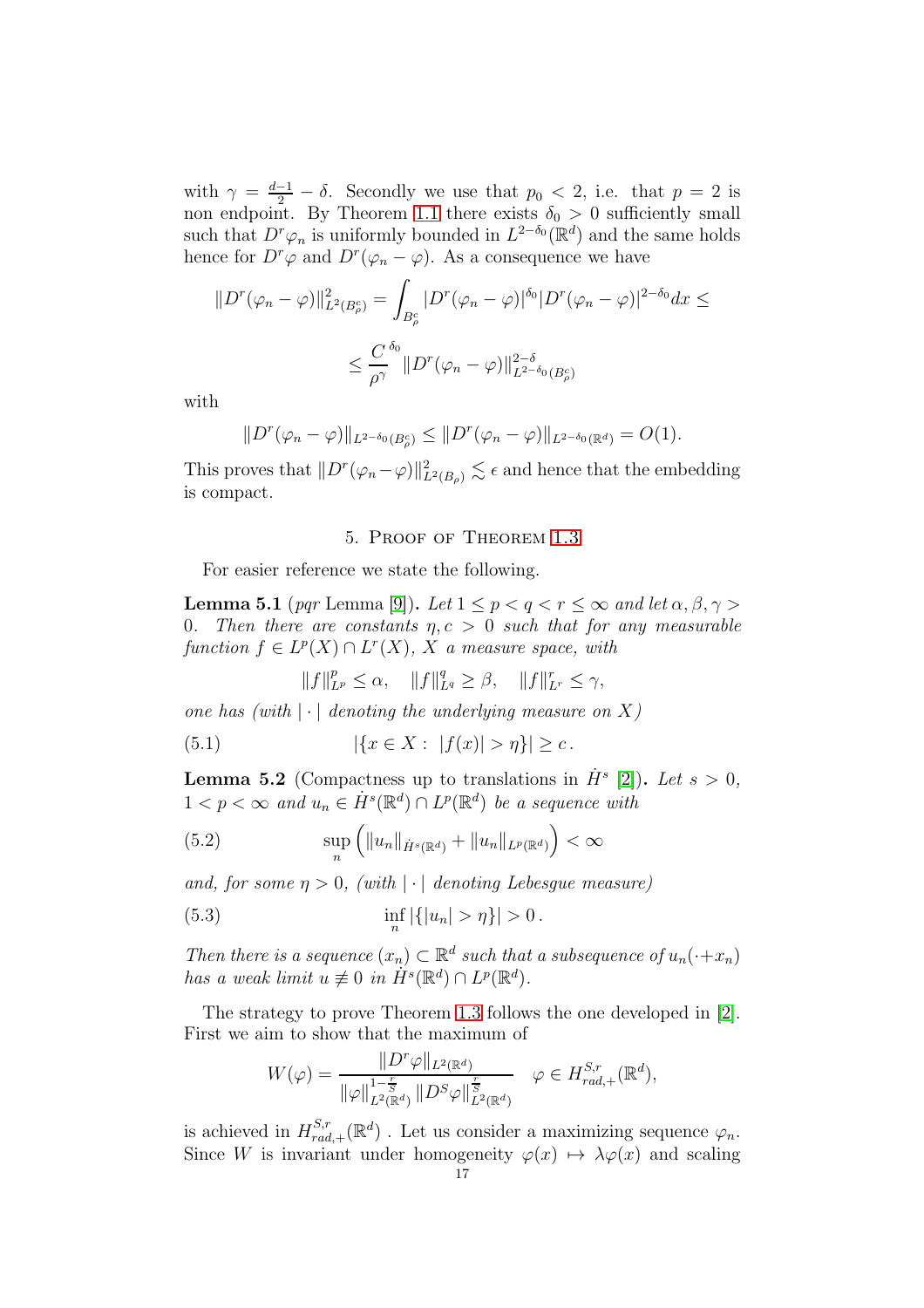$\varphi \mapsto \varphi(\lambda x)$  for any  $\lambda > 0$ , we can choose a maximizing sequence  $\varphi_n$ such that

<span id="page-17-1"></span>(5.4) 
$$
||D^r \varphi_n||_{L^2(\mathbb{R}^d)} = C_{rad,+}(r, S, 2, d) + o(1)
$$

and

<span id="page-17-0"></span>(5.5) 
$$
\|\varphi_n\|_{L^2(\mathbb{R}^d)} = \|D^S \varphi_n\|_{L^2(\mathbb{R}^d)} = 1.
$$

The key observation is that, since we are looking at a non-endpoint case (i.e.  $p_0 < 2$ ), there exists  $\epsilon > 0$  such that from inequality [\(1.9\)](#page-2-1) we infer that

(5.6) 
$$
\sup_n \max \left\{ \| D^r \varphi_n \|_{L^{2-\epsilon}(\mathbb{R}^d)}, \| D^r \varphi_n \|_{L^{2+\epsilon}(\mathbb{R}^d)} \right\} < \infty.
$$

The *pqr*-lemma (Lemma [5.1\)](#page-16-0) now implies that

<span id="page-17-2"></span>(5.7) 
$$
\inf_{n} |\{|D^r \varphi_n| > \eta\}| > 0.
$$

Next, we apply the compactness modulo translations lemma (Lemma [5.2\)](#page-16-1) to the sequence  $(D^r \varphi_n)$ . This sequence is bounded in  $\dot{H}^{S-r}$  by  $(5.5)$ , and  $(5.2)$  and  $(5.3)$  are satisfied by  $(5.4)$  and  $(5.7)$ . Thus possibly after passing to a subsequence, we have  $D^r \varphi_n \rightharpoonup \psi \not\equiv 0$  in  $H^{\overline{S}-r}(\mathbb{R}^d)$ . By the fact the embedding is compact we deduce that  $\varphi_n(x) \to \psi \neq 0$ in  $\dot{H}^r(\mathbb{R}^d)$  and hence  $\psi$  is a maximizer for W.

Now we conclude showing that  $C_{rad,+}(r, S, 2, d) < 1$ .

Indeed if the best constant is  $C_{rad,+}(r, S, 2, d) = 1$ , the maximizer  $\psi$ achieves the equality in Hölder's inequality, which means

(5.8) 
$$
\int_{\mathbb{R}^d} |\xi|^{2r} |\widehat{\psi}|^2 d\xi = \int_{\mathbb{R}^d} |\widehat{\psi}|^{2 - \frac{2r}{S}} |\xi|^{2r} |\widehat{\psi}|^{\frac{2r}{S}} d\xi = \left( \int_{\mathbb{R}^d} |\widehat{\psi}|^2 d\xi \right)^{1 - \frac{r}{S}} \left( \int_{\mathbb{R}^d} |\xi|^{2S} |\widehat{\psi}|^2 d\xi \right)^{\frac{r}{S}},
$$

where we used as conjugated exponents  $\frac{S}{S-r}$  and  $\frac{S}{r}$ . Now we recall that if  $f \in L^p(\mathbb{R}^d)$  and  $g \in L^q(\mathbb{R}^d)$  with p and q conjugated exponents achieve the equality in Hölder's inequality then  $|f|^p$  and  $|g|^q$  shall be linearly dependent, i.e. for a suitable  $\mu$ ,  $|f|^p = \mu |g|^q$  almost everywhere. Therefore, calling  $f = |\hat{\psi}|^{2-\frac{2r}{S}}$  and  $g = |\xi|^{2r} |\hat{\psi}|^{\frac{2r}{S}}$ , the maximizer  $\psi$ should satisfy  $|\psi|^2 = \mu |\xi|^{2S} |\psi|^2$  for a suitable  $\mu$  which drives to the contradiction  $\psi = 0$ .

#### 6. Appendix.

The statement of Lemma [2.4](#page-10-0) can be found in [\[12\]](#page-20-5). Somehow, due to the fact that in the original paper the proof of Lemma [2.4](#page-10-0) is not easy readable, being a part of a more general statement, we give an alternative short proof.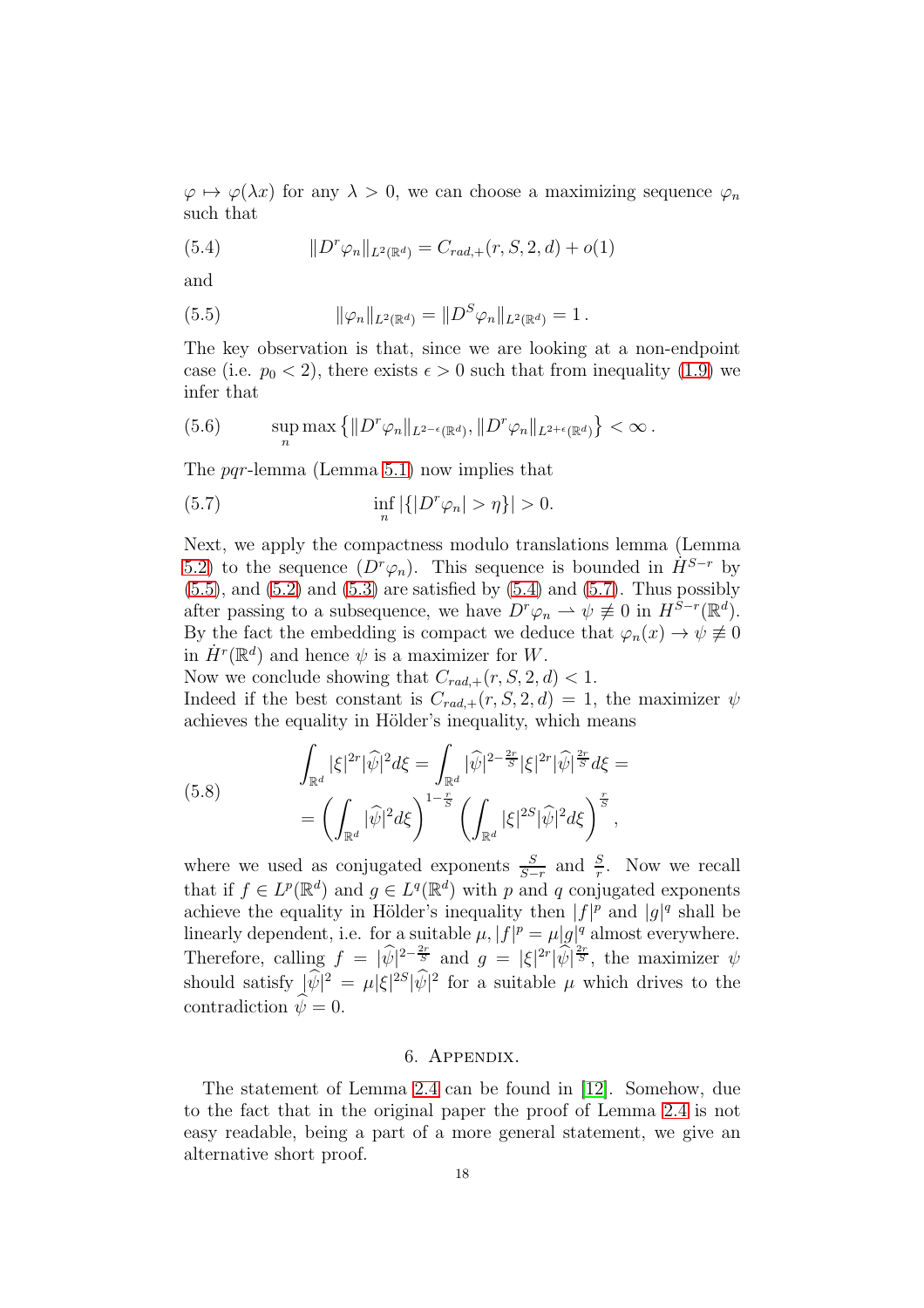Proof of Lemma [2.4.](#page-10-0) We divide the integration domain in two subdomains:

$$
\Omega = \{|x| < |y|/2\} \cup \{|x| > 2|y|\}
$$

and its complementary set  $\Omega^c$ . In  $\Omega$  we use

$$
|x - y| \ge \frac{\max(|x|, |y|)}{2}
$$

and via

$$
(1+|x-y|^2)^{(d-1)/2} \gtrsim (1+(\max(|x|,|y|))^2)^{(d-1)/2} \ge
$$
  
 
$$
\ge \max(|x|,|y|))^{(d-1)} \gtrsim |x|^{(d-1+b)}|y|^{-b}
$$

with  $d-1+b>0, -b>0$  we deduce

$$
\frac{1}{(1+|x-y|^2)^{\gamma/2}} = \frac{1}{(1+|x-y|^2)^{(d-1)/2}} \frac{1}{(1+|x-y|^2)^{(\gamma-d+1)/2}}
$$

$$
\lesssim \frac{1}{|x|^{d-1+b}} |y|^b \frac{1}{(1+|x-y|^2)^{(\gamma-d+1)/2}} \leq \frac{1}{|x|^{d-1+b}} |y|^b.
$$

These estimates imply

(6.1) 
$$
\left| \int_{\Omega} \frac{f(y)dy}{(1+|x-y|^2)^{\gamma/2}} \right| \lesssim \frac{1}{|x|^{d-1+b}} \left\| |y|^b f \right\|_{L^1(\mathbb{R}^d)}.
$$

For the complementary domain  $\Omega^c$  we use spherical coordinates  $x =$  $r\theta, y = \rho\omega$ , where  $r = |x|, \rho = |y|$ . We have to estimate

$$
\int_{\Omega^c} \frac{f(y)dy}{(1+|x-y|^2)^{\gamma/2}} = \int_{r/2}^{2r} K(r,\rho)f(\rho)\rho^{d-1}d\rho,
$$

where

(6.2) 
$$
K(r,\rho) = K_{\theta,\gamma}(r,\rho) = \int_{\mathbb{S}^{d-1}} (1+|r\theta - \rho\omega|^2)^{-\gamma/2} d\omega.
$$

To get the desired estimate

(6.3) 
$$
\left| \int_{\Omega^c} \frac{f(y)dy}{(1+|x-y|^2)^{\gamma/2}} \right| \lesssim \frac{1}{|x|^{d-1+b}} \left\| |y|^b f \right\|_{L^1(\mathbb{R}^d)}
$$

it is sufficient to check the pointwise estimate

<span id="page-18-0"></span>(6.4) 
$$
K(r, \rho) \lesssim r^{-(d-1+b)} \rho^b \sim r^{-(d-1)}
$$
 for  $r/2 \le \rho \le 2r$ .

To deduce this pointwise estimate of the kernel K we note first that K does not depend on  $\theta$  so we can take  $\theta = e_d = (0, \dots, 0, 1)$  and  $\omega = (\omega' \sin \varphi, \cos \varphi), \, \omega' \in \mathbb{S}^{d-2}$  and get

$$
K(r,\rho) = c \int_0^{\pi} \frac{\sin^{d-2} \varphi d\varphi}{(1+r^2+\rho^2-2r\rho\cos\varphi)^{\gamma/2}}.
$$

Using the relation

$$
(1 + r2 + \rho2 - 2r\rho\cos\varphi) = 1 + (r - \rho)2 + r\rho\sin2(\varphi/2),
$$

we can use the

$$
(1+r^2+\rho^2-2r\rho\cos\varphi)\gtrsim r\rho\sim r^2
$$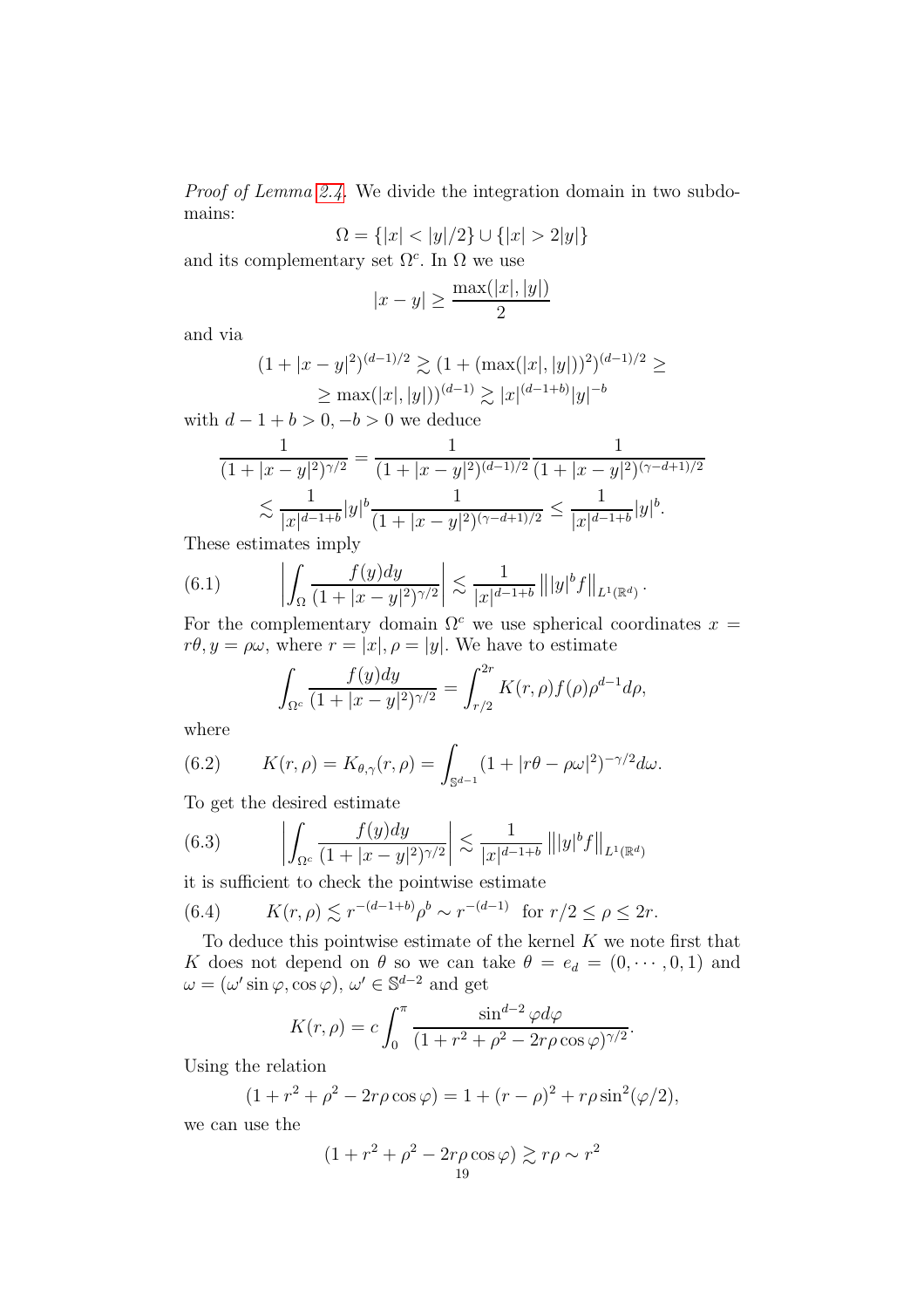when  $\rho \sim r$  and  $\varphi$  is not close to 0, say  $\varphi \in (\pi/4, \pi)$ . Then we get

$$
\int_{\pi/4}^{\pi} \frac{\sin^{d-2} \varphi d\varphi}{(1 + r^2 + \rho^2 - 2r\rho \cos \varphi)^{\gamma/2}} \lesssim \int_{\pi/4}^{\pi} r^{-\gamma} d\varphi \lesssim r^{-\gamma} \leq r^{-d+1}.
$$

For  $\varphi$  close to 0, say  $\varphi \leq \pi/4$  we use

$$
\frac{\sin^{d-2}\varphi}{(1+r^2+\rho^2-2r\rho\cos\varphi)^{\gamma/2}}\lesssim \frac{\varphi^{d-2}}{(1+r\rho\varphi^2)^{\gamma/2}}.
$$

In this way, making the change of variable  $r\varphi = \eta$  we get

$$
\int_0^{\pi/4} \frac{\varphi^{d-2} d\varphi}{(1+r\rho\varphi^2)^{\gamma/2}} \lesssim \int_0^\infty \frac{\varphi^{d-2} d\varphi}{(1+r^2\varphi^2)^{\gamma/2}} \le
$$
  

$$
\le r^{-d+1} \int_0^\infty \frac{\eta^{d-2} d\eta}{(1+\eta^2)^{\gamma/2}} \lesssim r^{-d+1}
$$

in view of  $\rho \sim r$  and  $\gamma > d - 1$ . Taking together the above estimates of the integrals over  $(0, \pi/4)$  and  $(\pi/4, \pi)$ , we arrive at  $(6.4)$ .

This completes the proof of the Lemma.

 $\Box$ 

#### **REFERENCES**

- <span id="page-19-3"></span>[1] H. Bahouri, J.-Y. Chemin, R. Danchin, Fourier Analysis and Nonlinear Partial Differential Equations, Springer, 2011.
- <span id="page-19-10"></span>[2] J.Bellazzini, R.L. Frank, N. Visciglia, Maximizers for Gagliardo-Nirenberg inequalities and related non-local problems, Math. Annalen (2014), no. 3-4, 653 – 673.
- <span id="page-19-5"></span>[3] J. Bellazzini, M. Ghimenti, C. Mercuri, V. Moroz, J. Van Schaftingen, Sharp Gagliardo-Nirenberg inequalities in fractional Coulomb-Sobolev spaces, Trans. Amer. Math. Soc. 370, 11, 8285 – 8310 (2018)
- <span id="page-19-4"></span>[4] J. Bellazzini, M. Ghimenti, and T. Ozawa, Sharp lower bounds for Coulomb energy, Math. Res. Lett. 23 (2016), no. 3, 621–632
- <span id="page-19-0"></span>[5] H. Brezis, P. Mironescu, Gagliardo-Nirenberg, composition and products in fractional Sobolev spaces. Dedicated to the memory of Tosio Kato. J. Evol. Equ. 1  $(2001)$ , no. 4,  $387 - 404$
- <span id="page-19-2"></span>[6] H. Brezis and P. Mironescu, Where Sobolev interacts with Gagliardo-Nirenberg, J. Funct. Anal. 277 (2019), no. 8, 2839 – 2864.
- <span id="page-19-6"></span>[7] Y. Cho, T. Ozawa, Sobolev inequality with symmetry, Commun. Contemp. Math. 11 (2009), no. 3, 355–365
- <span id="page-19-7"></span>[8] P.L. De Nápoli Symmetry breaking for an elliptic equation involving the Fractional Laplacian, Differential Integral Equations 31 (1/2) 75 - 94, January/February (2018).
- <span id="page-19-9"></span>[9] J. Fröhlich, E. H. Lieb, M. Loss, Stability of Coulomb systems with magnetic fields. I. The one-electron atom., Comm. Math. Phys. 104 (1986), no. 2, 251– 270.
- <span id="page-19-8"></span>[10] K. Fujiwara, V.Georgiev, T. Ozawa, Higher order fractional Leibniz rule. J. Fourier Anal. Appl. 24 (2018), no. 3, 650 – 665.
- <span id="page-19-1"></span>[11] H. Hajaiej,L. Molinet, T. Ozawa, and B. Wang, Necessary and sufficient conditions for the fractional Gagliardo-Nirenberg inequalities and applications to